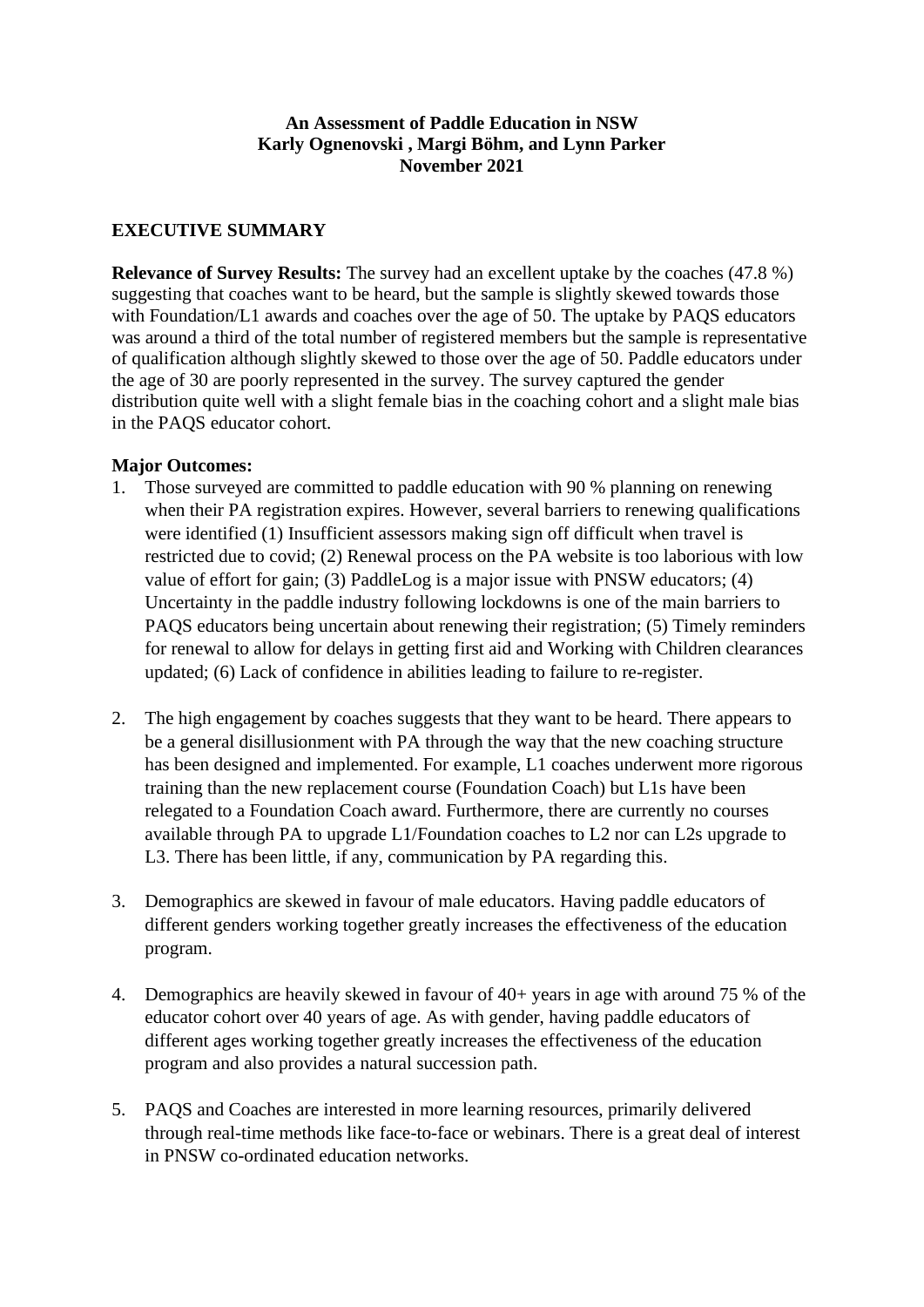# **INTRODUCTION.**

The National Training Provider structure for Paddle Sports has recently been changed with Paddle Australia (PA) now providing all courses through its Education webpage (https://paddle.org.au/education/). Paddle Education is divided into two streams that operate independently under the current model; (1) PA Qualification Scheme (PAQS) and (2) Coaching. Under PAQS, qualified PA Leaders include Supervisors, Guides and Instructors who have the ability to deliver Basic Skills to Leadership programs, usually within a commercial framework. PA also provides a pathway for experienced Instructors to become Assessors. Under Coaching, PA offers online courses for Introductory Coaches all disciplines (who coach under the supervision of a higher-level coach) and Foundation Coaches in Flatwater (with a practical log requirement) and Slalom (with face-to-face practical and logbook assessment). Current Level 1 coaches, qualified under the old face-to-face system have been reregistered as Foundation Coaches. PA is currently preparing higher coaching qualifications under the new scheme although previously qualified Level 2 coaches retain their current qualification. Coaches usually operate in a club or Institute/Academy of Sport environment.

The new training structure for Paddle Education has been operational for a few years and as NSW heads out of covid lockdown, PaddleNSW (PNSW) felt that it was timely to reach out to all paddle educators<sup>1</sup> in an effort to quantify the current paddle education climate and identify gaps in paddle education and distribution through the state. A major concern is the high attrition of paddle educators state-wide.

The goal of this study is to determine what resources PNSW can offer to improve Paddle Education in the state and feed back to PA any issues with the Education Program.

# **METHODS.**

This project was run under the Macquarie University PACE program. Karly Ognenovski was assigned to PNSW to set up a survey, deliver it via email, analyse and interpret the data, and present outcomes in a report. Lynn Parker (PNSW Co-ordinator for PAQS) and Margi Böhm (PNSW Coaching Co-ordinator) supervised the project and prepared the final report.

A list of current PAQS and Coach paddle educators in NSW and the ACT was obtained from the PA Education database in August 2021.

**Participants:** The biggest problem with these kinds of projects is to get people to participate. A variety of different platforms for the delivery of the survey were considered. In the end, it was decided to use email and an electronic Survey Platform in order to maintain control over the anonymity of participants. This excluded the use of social media like Facebook etc.

The PA Education list was checked for duplicates, resulting in 317 unique paddle educators state-wide. An email explaining the program (Appendix 1) together with a link to the survey (Appendix 2) was sent everyone on the list. Only 23 emails bounced, 19 of which were PAQS educators and 4 coaches. Thus, of 227 emails sent to people with a PAQS qualification, 69 participated in the survey (30.4 %); of 67 emails sent to PA registered coaches in NSW, 32 participate in the survey (47.8 %). The survey had a total participation of

<sup>&</sup>lt;sup>1</sup> Includes all individuals with PAQS and/or Coach qualifications registered with PA.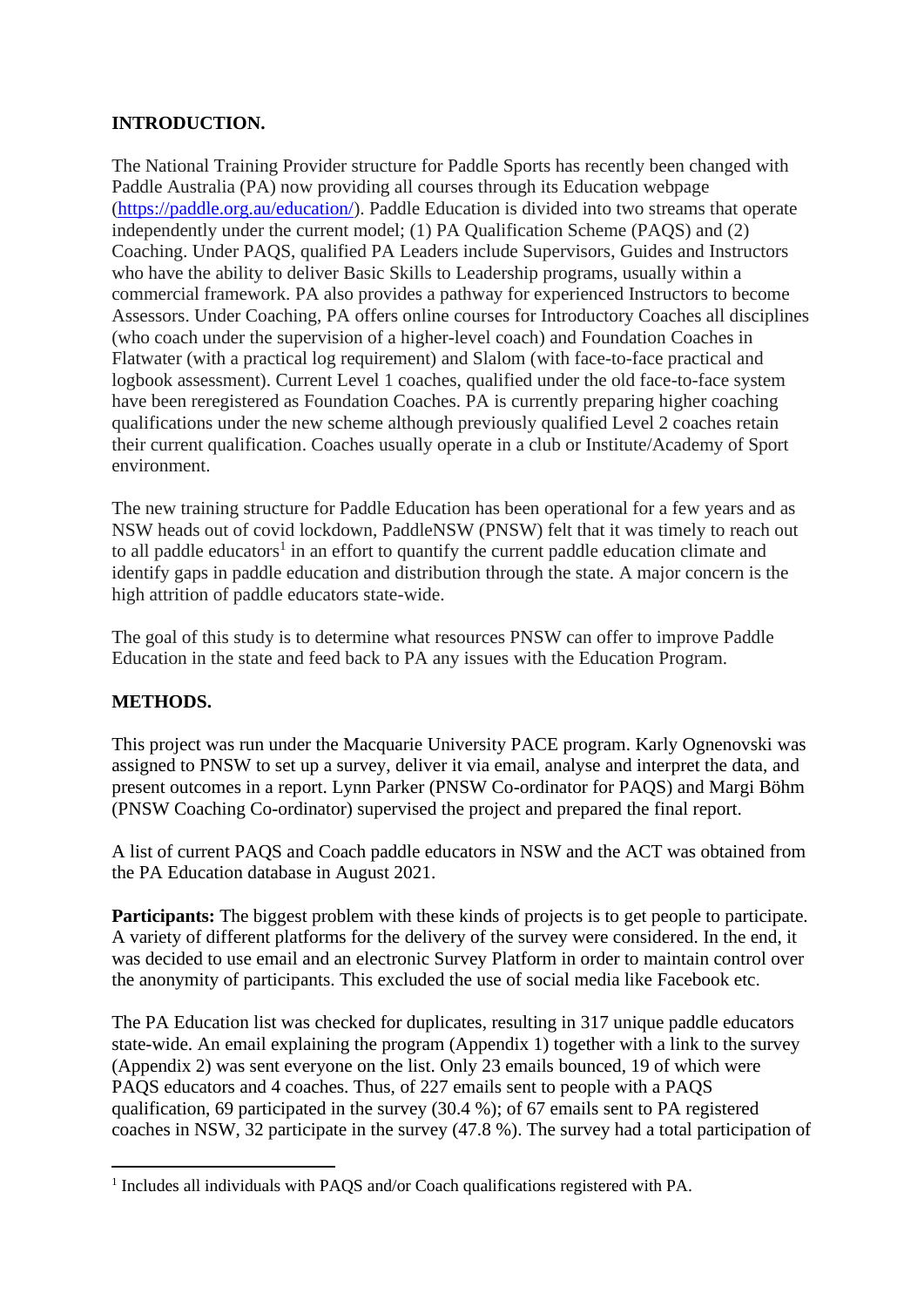34.4 % with a conservative margin of error of 9.9 % ( $CME = 1$ )  $\sqrt{\sqrt{N}}$ , where N is the number of participants).

**Survey Development:** The initial set of questions covered group demographics and qualifications, decisions and barriers to renewing and/or furthering current qualifications; experiences working within the PA Education website; support for paddle educators in NSW; delivery of support in the future; development of support network amongst paddle educators in NSW; and well-being of paddle educators in NSW. This survey was sent to 3-4 PAQS and 3-4 coaches who were asked to do the survey as well as provide suggestions for improvement. Care was taken to include participants across a variety of qualifications. Most of these suggestions were applied to the final version which was sent to paddle educators on the PA paddle educators list for NSW. The surveys submitted by the test subjects who chose not to redo the survey were kept in the database because the changes were minor.

**Data Analysis:** The demographic of paddle educators in NSW was determined from the PA Education dataset. These data were also used to determine the representativeness of the sample. The data for PAQS and Coach qualifications are reported separately in tune with their independence in the PA system, although the final synopsis includes a discussion of the similarities in needs of both groups. The data are represented as a percentage with the number of participants in brackets where appropriate, e.g., 70% (130) means 70% of respondents or 130 unique participants. In some cases, the total number of respondents is higher than the total number of participants. This is because some paddle educators have more than one relevant PAQs qualification and some coaches are qualified across different disciplines.

### **RESULTS AND DISCUSSION.**

**Paddle Educator Demographics:** Paddle sports have traditionally been dominated by male participation at all levels. This is reflected in the current demographics of paddle educators in NSW with 69.1 % (215) male and 30.9 % (96) female; ratios reflected in PAQS educators (68.9 % male) and Coaches (70.0 % male). The gender distribution in the survey results are 62.5 % (20) male and 37.5 % (12) female for the Coach cohort, compared with 77.9 % (53) male and 22.1 % (15) female for educators with PAQS qualifications. These results suggest that the survey generally captured the gender distribution of paddle educators across the state with a slight bias towards male in the PAQS and female in the Coach cohorts.

These gender ratios extrapolate into the different qualifications with a pronounced male bias for the higher qualifications [\(Table 1\)](#page-3-0). The survey captured the gender distribution, although there is bias towards male respondents in the Instructor and Level 1 Coach categories.

Gender bias is also evident in the conditions for which paddle educators are qualified [\(Table](#page-3-1)  [2\)](#page-3-1). PA educators can obtain qualifications that cover water conditions from flatwater to whitewater and slalom to open ocean. Most PA Educators are qualified for flatwater conditions (52 % for PAQS and 54 % for Coaches) and whitewater/slalom (20 % for PAQS and 21 % for Coaches) with 20 % of PAQS also qualified for Coastal and Sea conditions. In the survey, 56.6 % (69) of qualifications were for flatwater, followed by 20.5 % (25) for whitewater/slalom, 15.6 % (19) for ocean/open sea, 2.5 % (3) for estuaries and 4.9 % (6) for conditions not listed in the survey, suggesting that the results capture the conditions over which most educators operate in NSW.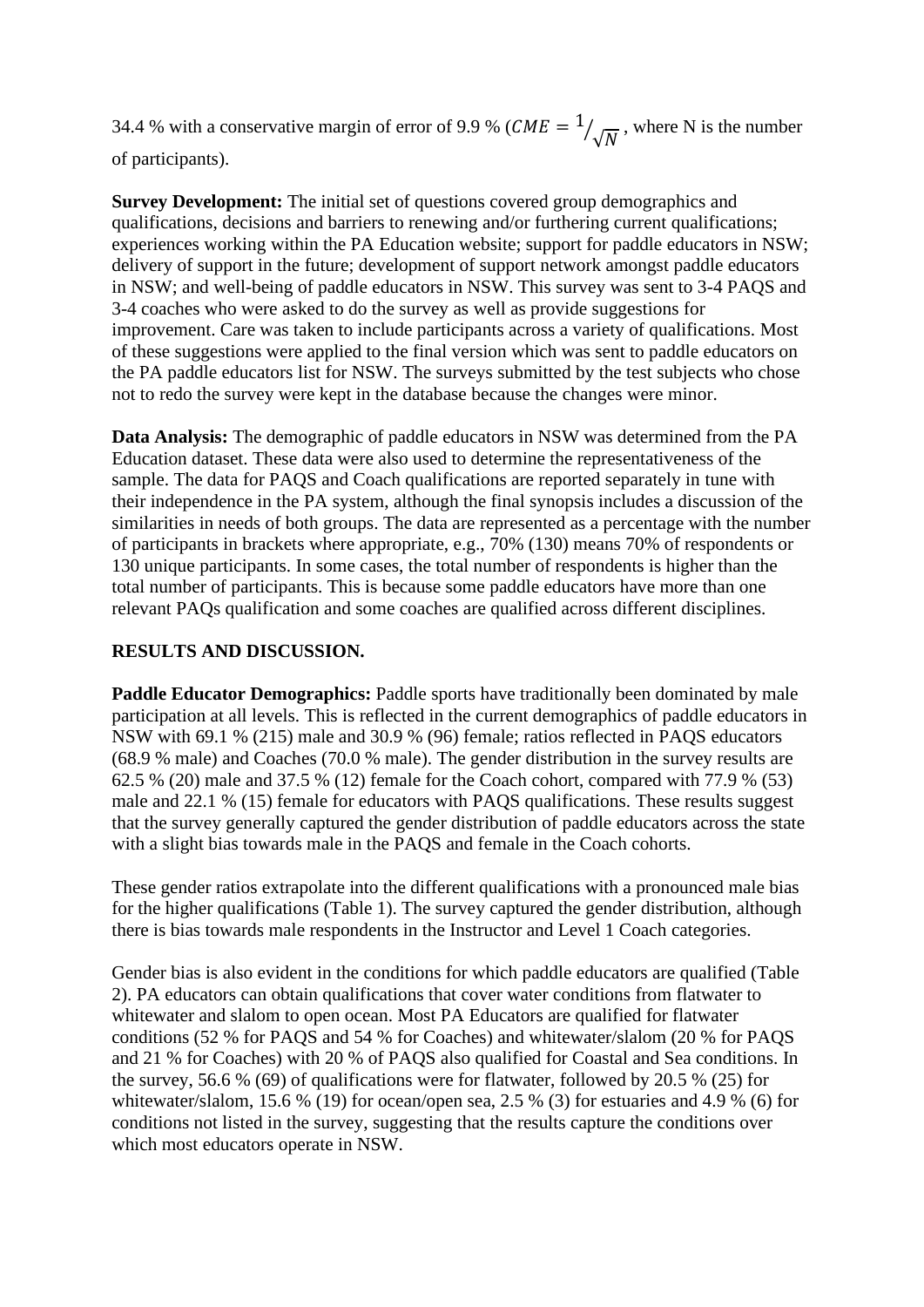| <b>Qualification</b>      | <b>Male</b> | <b>Female</b> |
|---------------------------|-------------|---------------|
| Supervisor                |             |               |
| Guide                     | 35          | 14            |
| Instructor                | 28          | 16            |
| <b>Introductory Coach</b> | 11          |               |
| <b>Foundation Coach</b>   | 27          | 10            |
| Level I Coach             | 19          | 10            |
| Level II Coach            | 11          |               |
| Level III coach and above |             |               |

<span id="page-3-0"></span>Table 1. Gender distribution for PAQS (N=324) and Coach (N=70) qualifications from the PA Education dataset (Aug21) expressed as a percentage.

<span id="page-3-1"></span>Table 2. Comparison of gender and water conditions between all NSW paddle educators in the PA database and those who partook in the survey. Data are expressed as % per cohort.

| PA<br>Database | Flatwater | Slalom | Whitewater | Ocean/Open<br>Sea | Estuaries | Outrigger | Other |
|----------------|-----------|--------|------------|-------------------|-----------|-----------|-------|
| PAQS           |           |        |            |                   |           |           |       |
| Male           | 29.9      |        | 16.7       | 14.8              | 1.9       |           | 4.0   |
|                |           |        |            |                   |           |           |       |
|                | 22.2      |        | 3.1        | 5.2               | 0.3       |           | 1.9   |
| Coach          |           |        |            |                   |           |           |       |
| Male           | 37.1      | 4.3    | 12.9       |                   |           | 8.6       | 7.1   |
| Female         | 17.1      | 1.4    | 2.9        |                   |           | 5.7       | 2.9   |
| Total          |           |        |            |                   |           |           |       |
| Male           | 31.2      | 0.8    | 16.0       | 12.2              | 1.5       | 1.5       | 4.6   |
| Female         | 21.3      | 0.3    | 3.0        | 4.3               | 0.3       | 1.0       | 2.0   |

| Survey        | Flatwater | Slalom | Whitewater | Ocean/Open<br>Sea | Estuaries | Other |
|---------------|-----------|--------|------------|-------------------|-----------|-------|
| PAQS<br>Male  | 37.5      |        | 19.3       | 14.8              | 3.4       | 2.3   |
| Female        | 13.6      |        | 4.5        | 3.4               | 0.0       | 1.1   |
| Coach<br>Male | 38.2      | 5.9    | 5.9        | 8.8               |           | 5.9   |
| Female        | 32.4      | 0.0    | 0.0        | 0.0               |           | 2.9   |
| Total<br>Male | 37.7      | 1.6    | 15.6       | 13.1              | 2.5       | 3.3   |
| Female        | 18.9      | 0.0    | 3.3        | 2.5               | 0.0       | 18.9  |

These results suggest that PNSW needs to engage with female paddlers towards building capability at the higher PAQS and Coach qualifications and across more water conditions. It is interesting that most PAQS educators operate in flatwater conditions using equipment more suited to flowing water. A quick preview of the PA and PNSW websites show little or no resources on flatwater equipment and its use (particularly paddles). There is information on the PA website describing different paddle strokes, but the equipment used is not particularly efficient under flatwater conditions. While we recognise that many PAQS educators use this kind of equipment, it would be useful to include information on other flatwater craft and paddles for those PAQS educators who wish to take advantage of newer boat and paddle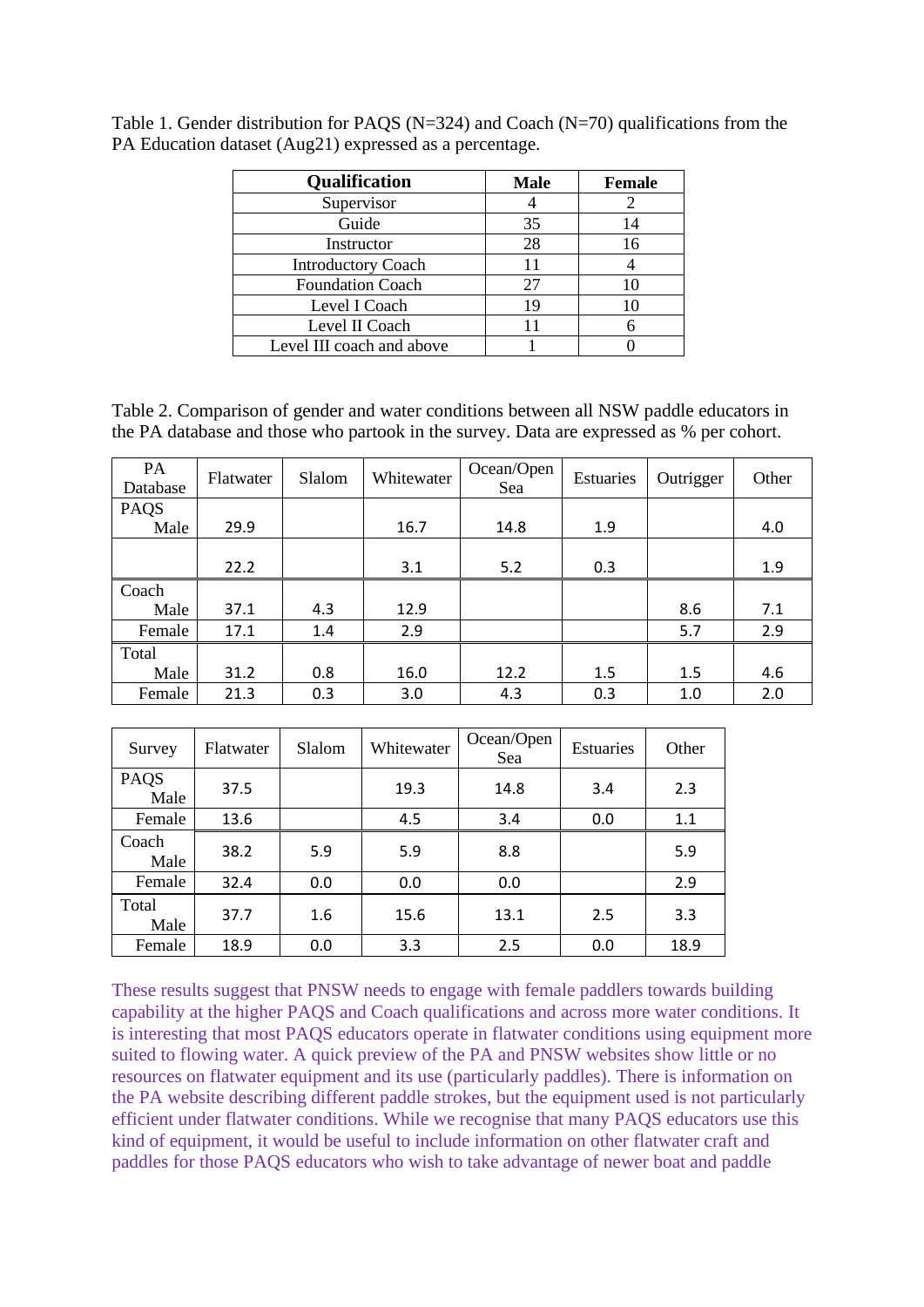designs. It is also timely for PA to update PAQS education material on the different kinds of boats and paddles and how to use them properly.

The age distribution for paddle educators in NSW is strongly skewed to 40+ years with 72.5 % of PAQS and 72.9 % of coaches older than 40 years. Few young paddlers are involved in paddle education [\(Figure 1\)](#page-4-0). This is not an unexpected result given the commercial nature of PAQS, the large group of volunteers involved in paddle education (viz., retirees), and modern training methods allowing athletes older than 30 to still perform at elite level (which affects the age at which these individuals have time to coach). The age distribution of participants in the survey is skewed towards the older paddle educators, especially among the Coach cohort [\(Table 3\)](#page-4-1).

These results suggest that PNSW needs to develop a succession strategy to ensure that the age structure of paddle educators in the state does not keep shifting towards older categories as the current educators age. This means targeting current 30+ paddlers and exciting them towards sharing their experiences with others through PAQS and Coaching activities. One way to do this is to encourage entry level qualifications (Supervisor and Introductory Coach) and then provide incentive to upgrade to Guide/Instructor and Foundation Coach qualifications. Incentives can include cost reductions, membership benefits etc.

There appears to be an apathy among younger paddle educators to be involved in the survey. This may be due to the use of email as the delivery mechanism, but it could also be an indication of disillusionment or lack of interest in being part of the paddle education community. The attitudes of our younger paddle educators need to be further investigated.



<span id="page-4-0"></span>Figure 1. Pie charts, using data from the PA Education database, showing the age demographic for paddle educators in NSW.

<span id="page-4-1"></span>Table 3.Comparison of age demographic between all NSW paddle educators in the PA database and those who partook in the survey.

|               | PAQS PA $(%)$ | PAQS Survey (%) | Coach PA $(\% )$ | Coach Survey $(\% )$ |
|---------------|---------------|-----------------|------------------|----------------------|
| $18-20$ years | 3.3           | 4.U             | 5.7              | 3.C                  |
| $21-30$ years | 10.2          | 4.0             | 11.4             | $0.0\,$              |
| $31-40$ years | 13.9          | 13.0            | 10.0             | 9.0                  |
| $41-50$ years | 29.1          | 23.0            | 18.6             | 16.0                 |
| $51-60$ years | 21.7          | 31.0            | 25.7             | 31.0                 |
| 61 and older  | 217           | 25.0            | 28.6             | 41.0                 |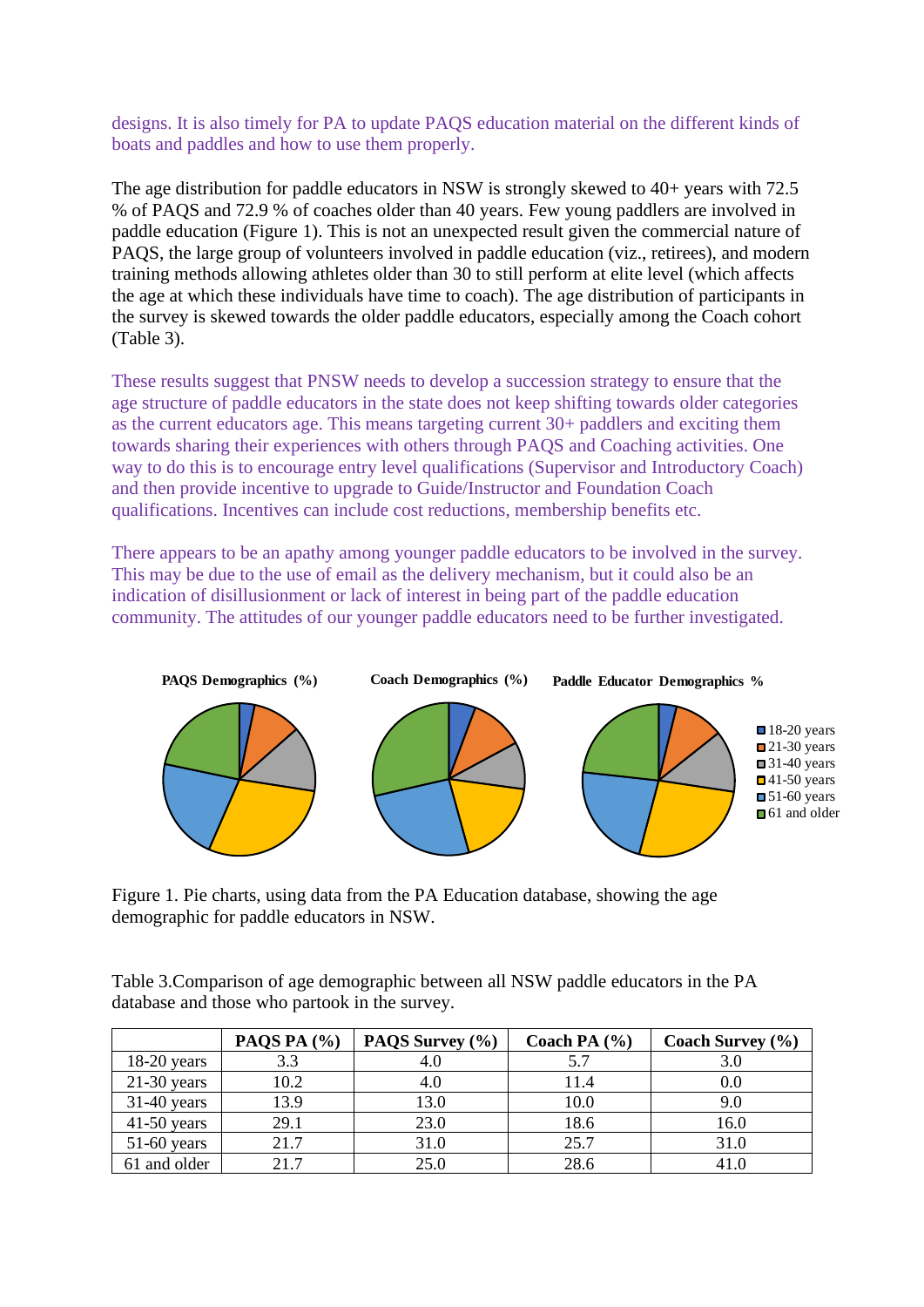It is important to have paddle educators operating across as much of NSW as possible. There are 45 clubs registered on the PNSW website [\(https://nsw.paddle.org.au/clubs\)](https://nsw.paddle.org.au/clubs) covering a very small area of the state [\(Figure 2\)](#page-5-0). PNSW club membership among coaches is high with 87 % (28) of survey respondents identifying a club compared with only 42 % (29) for PAQS participants. This difference is not surprising because being a member of a paddle club is not a pre-requisite for any PA education qualification so there is no incentive for PAQS educators to be part of a PNSW club. Coaching, on the other hand, invariably occurs within a club environment.



<span id="page-5-0"></span>Figure 2. Regional distribution of paddle clubs registered on the PNSW website. Map from https://www.google.com.au/maps/d/viewer?mid=1QPK-CLpIxqG3qejFgXEk6ThG1s5TNU9l&ll=- 32.39433512981681%2C147.88703889386682&z=6

Participants in the survey were also asked to identify the waterway/s on which they usually operate to obtain a better idea of the regional distribution of paddle educators across the state. PAQS educators are reasonably well distributed throughout the state with several participants identifying large areas like "northern rivers", "Murray River", or "any whitewater in the state". In contrast, coaching activities are concentrated in the Sydney Basin, the ACT and some coastal centres, with whitewater/slalom coaching at Penrith, Grafton and on the Nymboida River. No coaches from inland clubs, except for Burley Griffin Canoe Club in Canberra, participated in the survey [\(Figure 3\)](#page-6-0).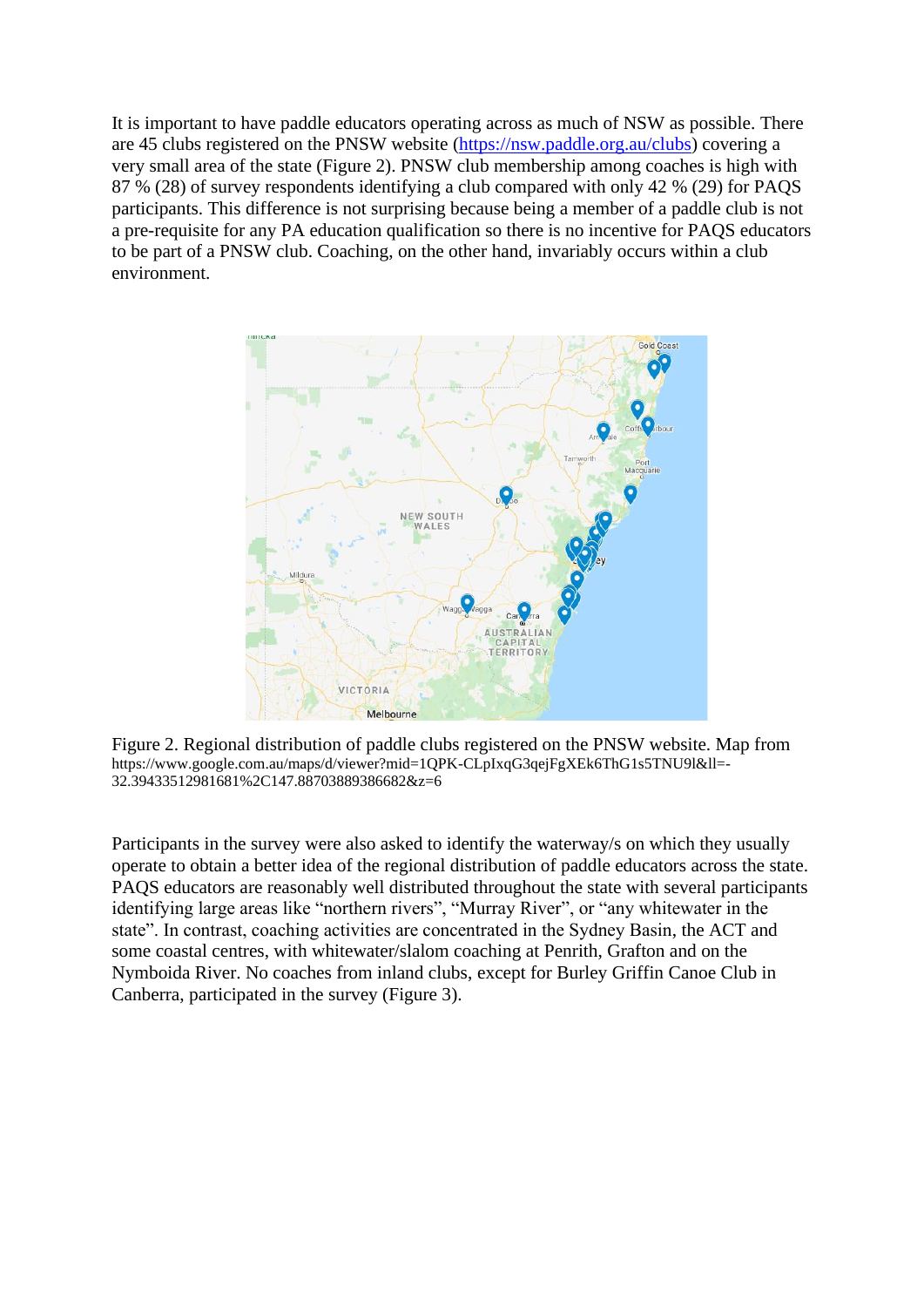

<span id="page-6-0"></span>Figure 3. Locations of PAQS and Coaching activities in NSW from information gleaned

during the survey. PAQS activities are shown by yellow stars; coaching activities by red dots. Map from https://www.google.com/maps/.

PAQS activities are quite well distributed throughout the state, but Coaching activities are regionally limited. It is possible that the distribution of paddle education activities is affected by survey non-participation bias. Other sources of information about where paddle educator operate need to be investigated (e.g., the PA Education database).

Information about club membership is not currently available from the PA Education website. Only 42 % of PAQS educators identified a club compared with 87.5 % of Coaches. Clubs with both PAQS and Coach educators include Burley Griffin Canoe Club in the ACT, Dolls Point Paddlers, Kayak Share Club, Lane Cove River Kayakers, River Canoe Club, Sutherland Shire Canoe Club and Sydney Northern Beaches Kayak Club [\(Table](#page-7-0) *4*).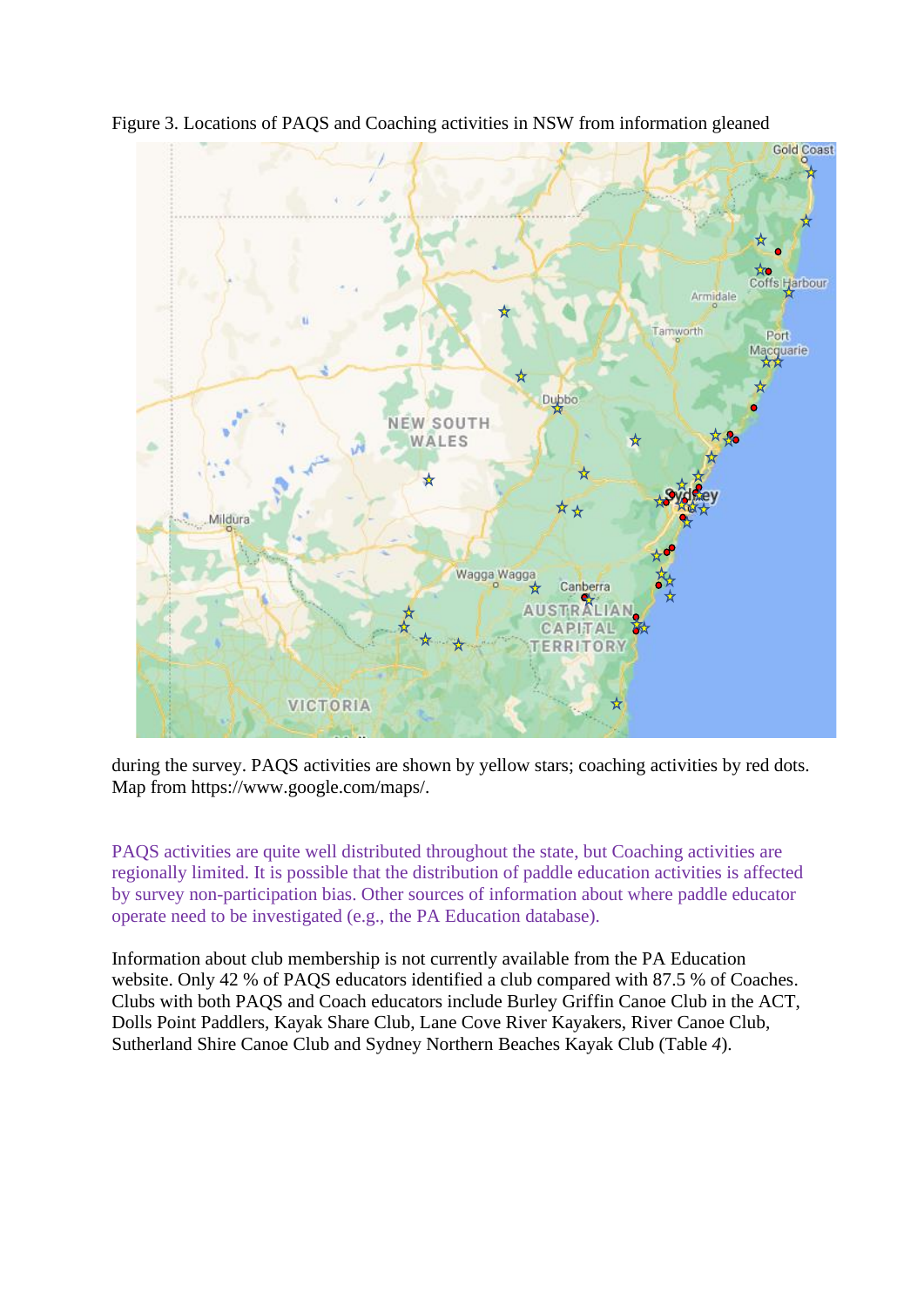| <b>Clubs</b>                       | <b>PAQS</b>    | <b>Coaches</b> |
|------------------------------------|----------------|----------------|
| Avoca Kayak Club                   |                |                |
| <b>Brisbane Water Paddlers</b>     |                |                |
| <b>Burley Griffen Canoe Club</b>   |                | 9              |
| <b>Dolls Point Paddlers</b>        |                | $\overline{2}$ |
| Illawara Canoe Club                |                |                |
| Kayak Share Club                   |                |                |
| Lane Cove River Kayakers           |                |                |
| Makai Paddlers                     |                |                |
| Manly Warringah Kayak Club         |                | $\overline{c}$ |
| <b>Newy Paddlers</b>               |                |                |
| NSW Sea Kayak Club                 | 6              |                |
| Nymboida Camping and Canoeing      |                |                |
| Pacifica Canoe Club                |                |                |
| <b>River Canoe Club</b>            | 11             |                |
| Shoalhaven Canoe Club              |                |                |
| <b>Sutherland Shire Canoe Club</b> | $\mathfrak{D}$ | 2              |
| Sydney Nothern Beaches Kayak Club  |                | 3              |
| Western Paddlers NSW               |                |                |
| Windsor Paddle Sports Club         |                |                |

<span id="page-7-0"></span>Table 4. Number of paddle educators surveyed who identified membership to a particular club.

It is useful to understand the nature of the clientele participating in paddle education programs in NSW. Most paddle educators work in a commercial and tourism environment (24.0 %) and with paddle clubs (24.0 %), with schools and youth groups (21.7 %) and with their peers (21.3 %). Only 5.9 % are involved in formal education of paddle educators.

When the group is analysed by specific qualification, Guides and Instructors mainly work with schools, in the tourism/government sector in a commercial capacity, and with their peers. In contrast, most Coaches operate within a club environment and in a volunteer capacity (Table 5).

These results suggest that resource distribution through clubs may be appropriate for Coaches. This avenue is useful as it allows local emphasis. Unfortunately, such an approach will not reach most PAQS qualified educators and resource availability via the PA and PNSW websites may be more appropriate. The downside of a centralised approach is that the resources tend towards generalisation. Many of the PAQS awards are very specialised so the usefulness of such resources will need to be carefully considered.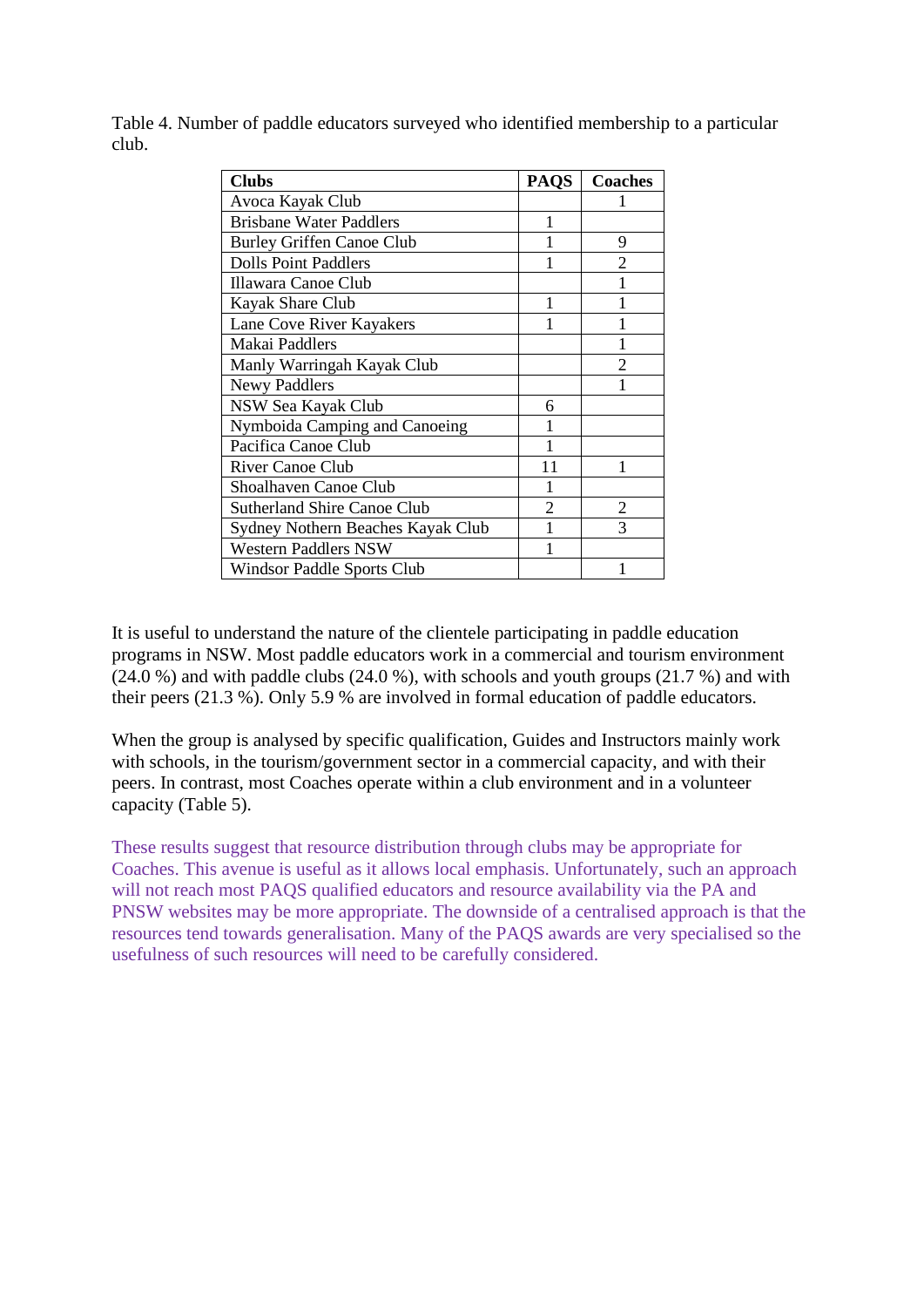|                       | <b>Schools</b> | <b>Paddle</b><br><b>Clubs</b> | <b>Commercial</b> | Government | <b>Tourism</b> | <b>Education</b> | <b>Peers</b> | Youth<br><b>Groups</b> |
|-----------------------|----------------|-------------------------------|-------------------|------------|----------------|------------------|--------------|------------------------|
| Supervisor            | 0.0            | 0.6                           | 0.0               | 0.0        | 0.0            | 0.0              | 0.6          | 0.0                    |
| Guide                 | 10.3           | 2.9                           | 7.4               | 1.7        | 5.7            | 0.0              | 6.3          | 1.7                    |
| Instructor            | 12.6           | 9.1                           | 8.6               | 2.3        | 7.4            | 5.7              | 15.4         | 1.7                    |
| Introductory<br>Coach | 0.0            | 4.3                           | 2.2               | 0.0        | 2.2            | 0.0              | 0.0          | 0.0                    |
| Foundation            | 0.0            | 0.0                           | 0.0               | 0.0        | 0.0            | 0.0              | 0.0          | 0.0                    |
| Coach                 | 2.2            | 21.7                          | 0.0               | 0.0        | 0.0            | 2.2              | 4.3          | 0.0                    |
| LI Coach              | 2.2            | 32.6                          | 0.0               | 0.0        | 0.0            | 4.3              | 8.7          | 0.0                    |
| LII Coach             | 0.0            | 8.7                           | 0.0               | 0.0        | 0.0            | 0.0              | 4.3          | 0.0                    |
| $LIII +$<br>Coach     | 0.0            | 0.0                           | 0.0               | 0.0        | 0.0            | 0.0              | 0.0          | 0.0                    |

Table 5. Clientele utilising paddle educator services in NSW expressed as a % for each cohort.

**Issues around Renewing Qualifications:** The survey data show that 90.1 % of paddle educators are keen to renew their qualifications when their current registration with PA expires with only 3 % not interested in renewing. The statistics are similar for educators with PAQS (89.9 % or 62) and Coaching (90.6 % or 29) qualifications. These results suggest that those surveyed are committed to paddle education.

More PAQS educators are unsure about renewing (7.2 %) compared with Coaches (6.3 %). Of the PAQS educators, one is a Supervisor, three are Guides, one is an Instructor. These five educators listed retirement, moving interstate, and covid uncertainty about their job status and the industry as being responsible for their hesitancy regarding renewal of their qualifications. This is understandable given that it costs \$\$ to re-register with PA. The coaches who are not sure about renewing their qualifications are both L1 coaches who expressed a lack of confidence in their abilities to coach as the main reason for their hesitancy. This is a major concern and reflects the inability of coaches to get good support during the last 18 months of intermittent lockdowns and covid uncertainty.

The PAQS educators (3 % or 2 people) who are not prepared to renew their registration are both Assessors which is a major source of concern given the paucity of Assessors in NSW. They both cite uncertainty in the future of the industry due to external factors such as covid and bushfires and that the renewing process is too laborious, especially since they are volunteers. There appears to be a fair bit of angst among paddle educators related to the PA requirement of having a smartphone to use the PaddleLog app. Only one coach is not interested in renewing his/her qualifications because the process is too difficult considering that s/he is a volunteer.

The survey results are concerning. Firstly, uncertainty in the paddle industry following covid/bushfires has highlighted a perceived inability by peak bodies like PA and PNSW to provide reassurance, support and flexibility to their volunteers. A key role for PA and PNSW is to reassure educators that challenges like covid/bushfires should not impact the future of the industry. This reassurance needs to be more than nice words. It needs to be accompanied with a clear plan showing how the industry can regroup and emerge stronger from events similar to those that have plagued us for the last 18 months.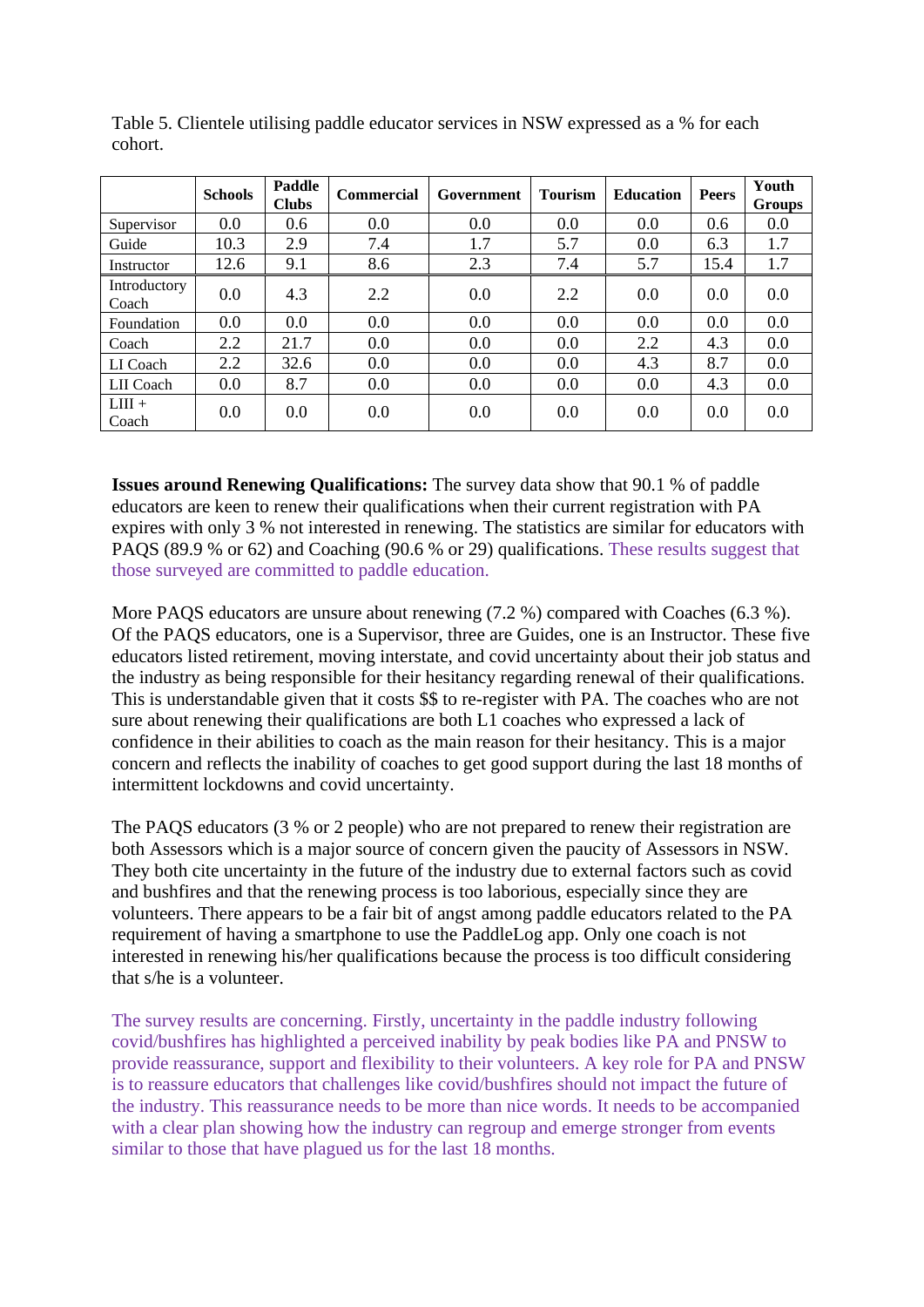Secondly, while financial assistance is offered through PA, it is not targeted at currently qualified paddle educators. Also, asking for financial support is very difficult for volunteers as it goes against the very essence of being a volunteer. There is also a reluctance to ask for help by those who have never had to ask for support from strangers before. These attitudes by the mainstay of community sport volunteerism are widespread across the sector and have caught most peak bodies by surprise – mainly because peak bodies in sport take their volunteers for granted and have not engage closely with them in the past to know what makes a volunteer do what s/he does.

Thirdly, now is a very good time for PNSW to develop (if not already done so) a useful policy towards supporting volunteers and to advertise this widely, not just within the community. PNSW has already put into place fee waivers for Introduction to Coaching online courses (to 31 Dec 2021). New initiatives to help alleviate the angst of the last 18 months is to run webinars to help get paddle educators re-engaged with their craft following the long periods of inactivity due to covid/fire/flooding restrictions.

Also, PNSW should be working hard to convince PA to (1) extend the current registration period to counter the effects from time lost during the last 18 months; (2) allow for flexibility in logged hours; (3) offer free re-registration. PNSW should let its membership know about these activities so that the paddling community is aware of what the organisation is doing to support its volunteers.

Finally, the lack of confidence in ability to continue coaching together with the complaint that the renewal process is too difficult for volunteers is worrying as it suggests that these coaches have had little or no support within their local environment or club. Coach burnout is a major concern and it is apparent from some of the open questions in the survey that external support for coaches is desperately needed.

**Barriers to Renewing Qualifications:** Although the majority of paddle educators plan on reregistering when their current registration expires, 37.6 % (38) said that there were significant barriers to doing so. Of the 40.6 % PAQS educators experiencing difficulties with renewing their qualifications, 26 % felt that the process was too difficult, especially the sign-off process; 20 % had major issues with the PA logbook app and 20 % were unable to log hours due to bushfires and covid lockdowns. Similar reasons were given by the 31.3 % of coaches who experienced barriers to renewing their qualifications with half stating that the process was too difficult, especially getting their hours vetted; 19 % requested more clear communication and reminders from PA and 13 % had issues with the PA PaddleLog app.

Both PAQS educators and Coaches complained about the complexity of the re-registration process. For PAQS educators, finding an Assessor to vet their logged hours is not trivial as many work for themselves in quite isolated areas. This is technically less of a problem for coaches except that the impact on travel as a result of bushfires, flooding and covid restrictions over the last 18 months has severely limited access to L2 coaches who usually do the assessments at races. Communication by PA regarding flexibility with the registration period and the number of hours needed for re-registration would have helped alleviate the concerns of both groups.

Issues with the PA PaddleLog app appear to be a major source of concern for paddle educators. While having an electronic record of logged hours is desirable from the PA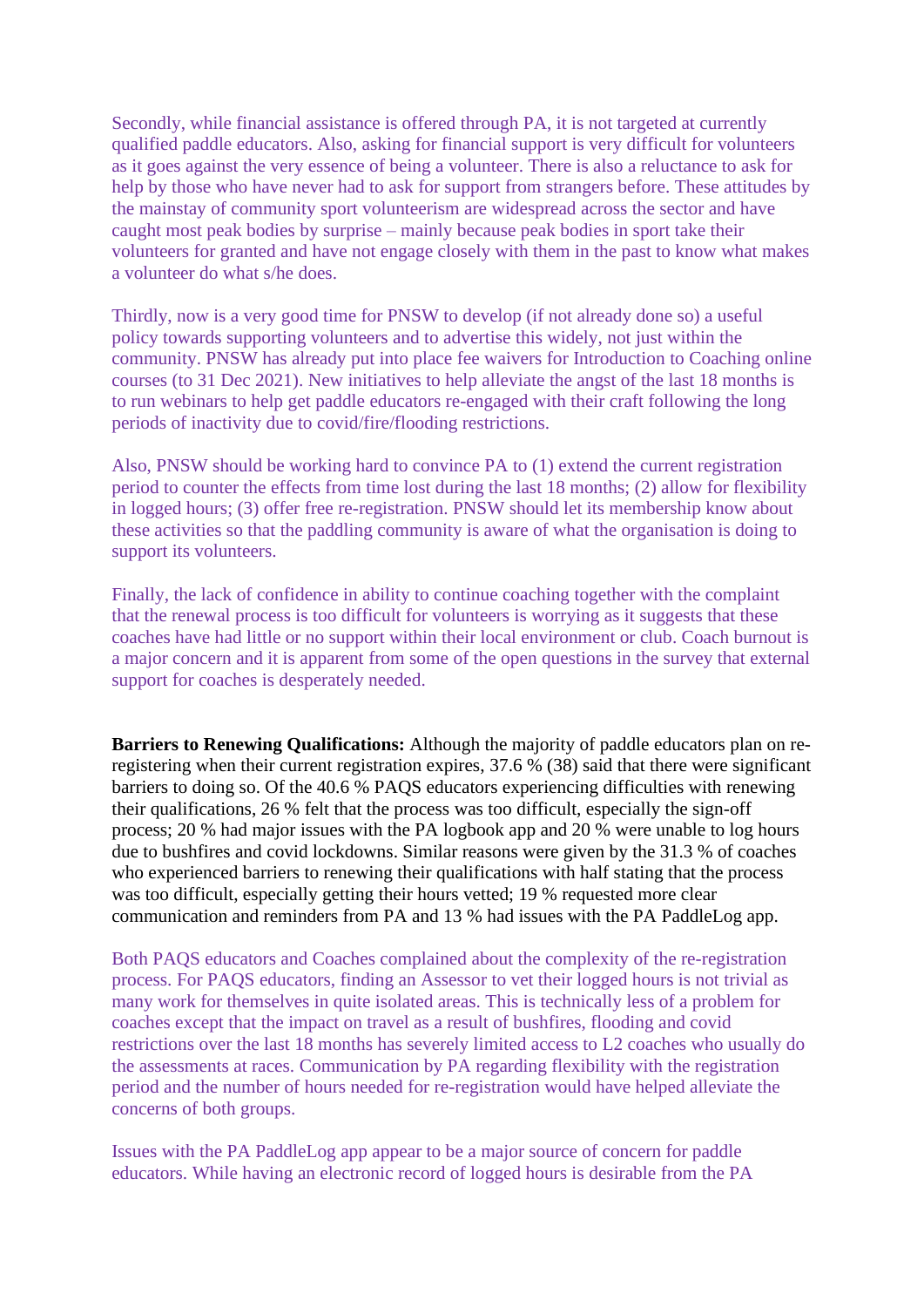perspective, it also needs to be time efficient for the paddle educators. The current perception is that the app is not useful except to log hours for re-registration and so this means extra work and hours for paddle educators beyond maintaining their diaries/logbooks. PA is working on the app as this report is being written and PNSW should stay abreast of these changes to keep the paddle education community up to date with major changes/improvements in this regard.

Finally, timely reminders for re-registration are critical because of the delays in organising First Aid (this is usually done through the club) and getting Working with Children clearance from NSW Policing. It can take up to 3 months to get WwC clearance, especially in the current climate. PA should consider sending out reminders at least 3-months before reregistration is due.

Some thought should be given to border communities and the ability to utilise assessors from another State.

**Continuing Learning within PAQS and Coaching:** Most PAQS educators in NSW are either Guides (49.1 %) or Instructors (44.6 %) whereas most educators with a Coaching qualification are L1/Foundation coaches (66.2 %) compared with 18 % who have a higher coaching qualification. These data suggest that PAQS educators are well distributed in terms of mid to high level qualification, but Coaches are skewed towards the lowest qualification that allows unsupervised activity. This means that paddlers who aspire to high performance or to making a national team will struggle to get appropriate coaching.

Only 25 % (25) of paddle educators surveyed said that they were keen to further their qualifications, with 31 % (31) undecided. Among PAQS educators, 23.2 % (16) were keen to improve their knowledge (29 % undecided) compared with 28.1 % (9) of coaches (34.4 % undecided). The main reasons given for the lack of interest in furthering knowledge is that paddle educators in NSW are satisfied with their current qualifications and that their current qualification meets their needs. PAQS educators also stated that the process to get a higher qualification was too tedious. Coaches queried the benefit of a higher qualification relative to the amount of work needed to get the additional knowledge and the lack of PA programs above Foundation Coach level (lower than the old L1).

These data show a strong uncertainty in the perceived value of getting a higher paddle education qualification. This is a major concern, especially in coaching where only 18 % of coaches are at a L2 or higher. At present, there is no course available through PA to upgrade L1/Foundation coaches to L2 nor can L2s upgrade to L3. If PNSW clubs are to become an artery in the roadmap for high performance athletes, the imbalance in higher level coaches needs to be resolved quickly. Based on the length of time it is taking PA to develop the Talent Coach (substitute for L2 Coaches) programs for the Olympic disciplines of sprint and slalom, it is going to be more than a year before club level coaches will have access to a higher qualification. In the meantime, PNSW should consider providing appropriate resources to help bridge the knowledge gap between Foundation/L1 and L2+ coaching. This will not only benefit PNSW athletes but will also place our coaches in a good position for upgrading when these courses become available from PA.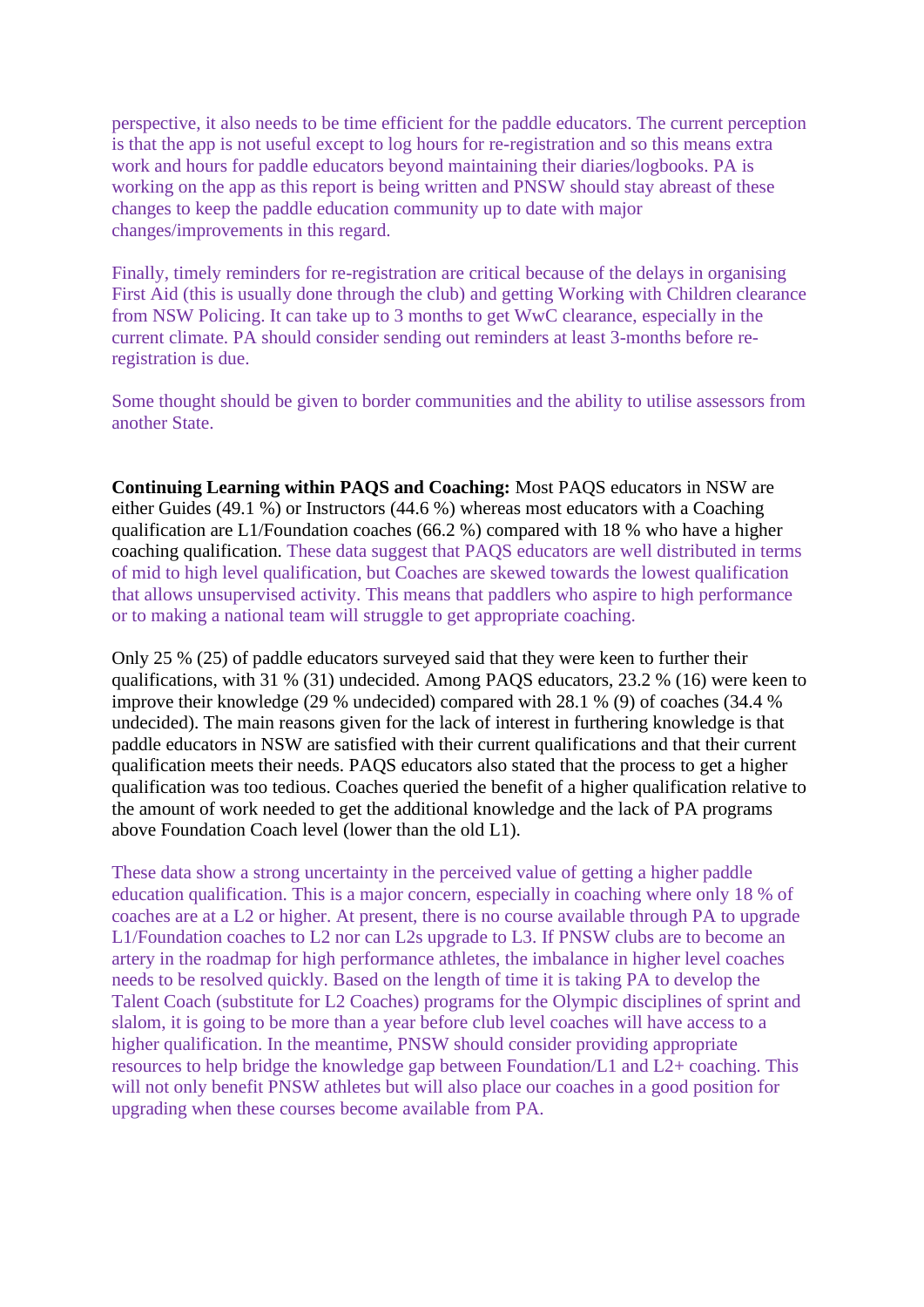**Resources and Support for Paddle Educators in NSW:** Survey participants were asked to list the most important resources that would help make their jobs easier [\(Table 6\)](#page-11-0). Overall, paddle educators are most interested in learning more about the latest updates on paddling technique, training strategies and equipment together with more information on how to teach paddlers more efficiently. Of least interest was information on handling stress in paddle education situations and general skills. PAQS educators also requested more information on paddling technique with less interest in how to write effective training programs. Coaches were less interested in the latest updates on equipment and managing risk and more interested in the latest updates in how to write effective training programs.

These results are fascinating. They suggest a general paucity of information in both PAQS and Coaching education programs on paddling technique, how to teach effectively and how to design effective training strategies. It appears that risk assessment and stress management is adequately covered. PAQS educators want more information on updates on equipment. Coaches, on the other hand, seem comfortable with their knowledge about paddling equipment but want more information on how to write effective training programs.

These results demonstrate that the Foundation Coaching course is not providing most club coaches with key information to support club athletes, especially those who wish to reach performance levels synonymous with NSWIS or AIS scholarship. PA mainly concerns itself with high performance paddlers in the Olympic disciplines of sprint and slalom, so it falls to PNSW to provide education support in these areas.

| <b>Resource</b>                                               | <b>All Educators</b> | <b>PAQS</b> | <b>Coaches</b> |
|---------------------------------------------------------------|----------------------|-------------|----------------|
| More information on general skills                            | 6.4                  | 8.3         | 4.4            |
| More information on paddling technique                        | 8.9                  | 11.7        | 8.0            |
| Latest updates on paddling technique                          | 15.7                 | 13.9        | 15.9           |
| More information on how to teach paddlers efficiently         | 12.9                 | 12.8        | 14.2           |
| More information on how to prepare risk assessments           | 7.9                  | 7.8         | 8.8            |
| More information on how to write effective training programs  | 8.2                  | 5.6         | 11.5           |
| Latest updates on training strategies                         | 14.3                 | 11.7        | 15.9           |
| Latest updates on equipment                                   | 11.8                 | 12.2        | 9.7            |
| Information on managing stress in paddle education situations | 5.7                  | 7.2         | 3.5            |
| Latest updates on managing risk                               | 8.2                  | 8.9         | 2.7            |

<span id="page-11-0"></span>Table 6. Preference of information topics expressed as a percent of participant feedback. The total number of responses across all options is 180 for PAQS and 113 for Coaches.

Participants were asked about their preferred format for receiving additional information [\(Table 7\)](#page-12-0). The majority of paddle educators prefer face-to-face instruction (38.3 %) although this is driven primarily by the PAQS educators. Coaches are comfortable with online webinars (30.2 %) followed closely by face-to-face instruction (27.0 %) whereas PAQS educators prefer face-to-face (41.4 %) followed by printed information online (29.7 %). Neither group was interested in access to health professionals but interestingly, 15.9 % of coaches were interested in access to research papers.

Face-to-face delivery was the first choice for PAQs educators and the second choice for Coaches suggesting that current online support is not hitting the mark. Given that webinars, the most popular choice for coaches, is a real time, face-to-face communication methodology,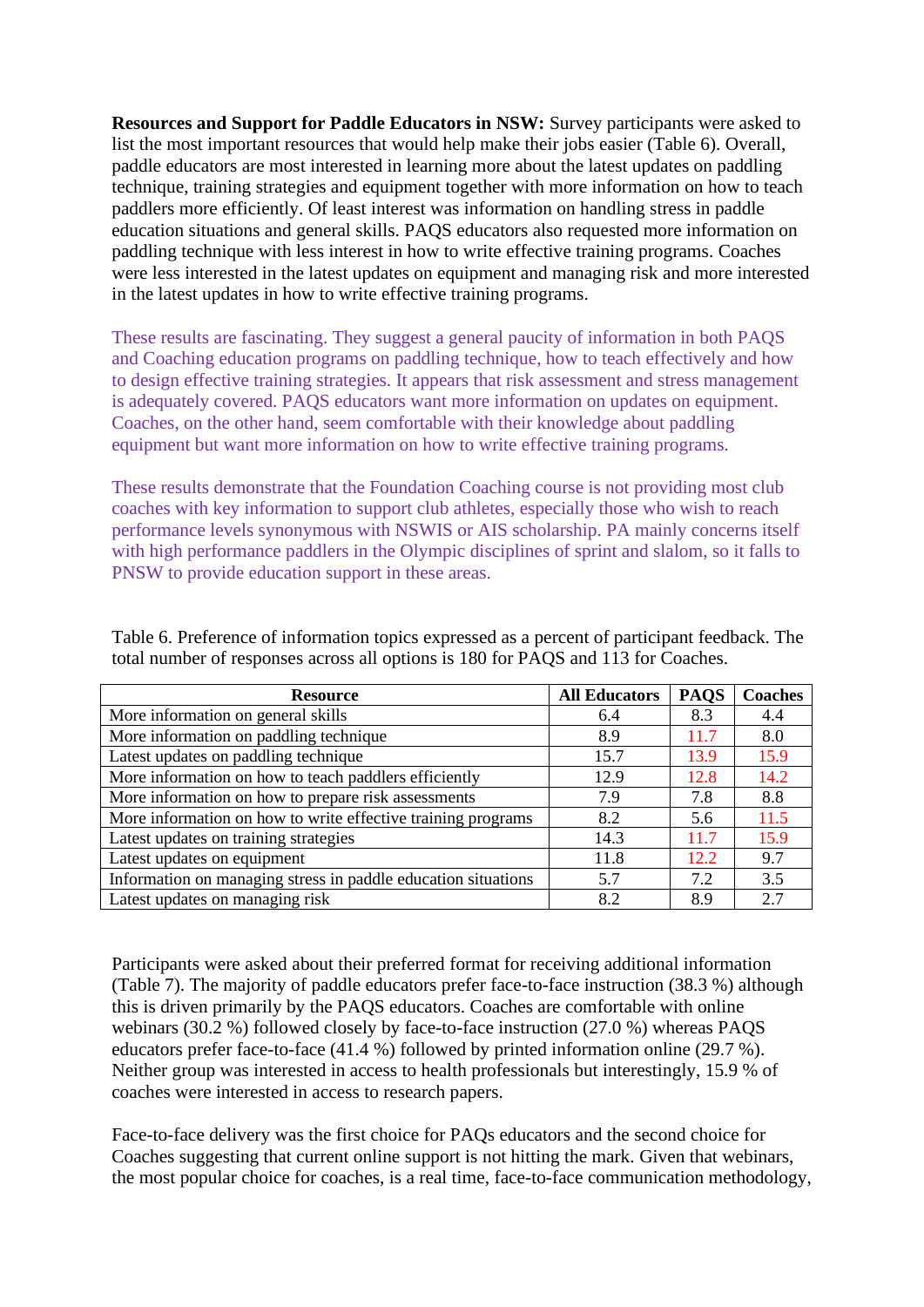it appears that both groups want real-time feedback and the sense that the information given up to date.

<span id="page-12-0"></span>Table 7. Preference of information delivery options expressed as a percent of participant feedback. The total number of responses across all options is 111 for PAQS and 63 for Coaches.

| <b>Preferred Format for Information Delivery</b> | <b>All Educators</b> | <b>PAOS</b> | Coaches |
|--------------------------------------------------|----------------------|-------------|---------|
| Online webinars                                  | 24.6                 | 21.6        | 30.2    |
| Face to face practical experience                | 38.3                 | 41.4        | 27.0    |
| Printed info provided online                     | 25.1                 | 29.7        | 23.8    |
| Access to research papers                        | 7.8                  | 5.4         | 15.9    |
| Access to health professionals                   |                      | 1.8         | 32      |

These results suggest a twin pronged strategy for maximum benefit to the paddling education community. Face-to-face learning opportunities will be popular with both PAQS and Coaches and it may be useful to organise an event that attracts both groups. A bonus of face-to-face is that assessors can be present to deal with some of the re-registration issues. The face-to-face events should be supported by online printed material and videos. The face-to-face weekends could be run at a central location such as the ACT or W Sydney Basin, especially if regional educators are struggling to travel to Sydney. Moreover, due to many educators being volunteers, the cost of travel should be subsidised by PNSW/PA.

Webinars, mainly aimed at the coaches can cover more specialised topics but should be recorded and made available on the website. The model used by the ICF is a good one where participants were listed but not visible onscreen and were able to ask questions *in situ* that other participants could highlight as interesting. An invigilator then compiled a list of the most common questions which s/he asked on behalf of the participants. This was very efficient and most participants got something out of the experience.

The interest by coaches in research papers suggests that they are seeking more information about their craft in the absence of opportunities to further their qualifications. This is a gap that PNSW can try and fill by utilising staff at the NSWIS Canoe/Kayak program and other academic members in the coaching cohort.

The survey results imply that PNSW develop an Education webpage that is easy to navigate and that is regularly updated with the latest information on the topics of most interest to paddle educators in the state. It would be good if the page also allowed educators to communicate with each other, share ideas and ask questions. There is an Education Facebook page that was set up for PAQS. PNSW should investigate extending this to cover all paddle education issues. Clear links to the Facebook page should be available from the PNSW website.

Finally paddle educators were asked which topics they would like to see discussed via a regular seminar series [\(Table 8\)](#page-13-0). PAQS educators are most interested in learning more about paddling technique (40.7 %) followed by risk assessment and management (14.8 %). Coaches, on the other hand, desire more knowledge on training strategies and programs (30.9 %) as well as updates to paddling technique (23.6 %) and junior development (18.2 %). Coaches have little interest in learning more about risk assessment and management (1.8 %).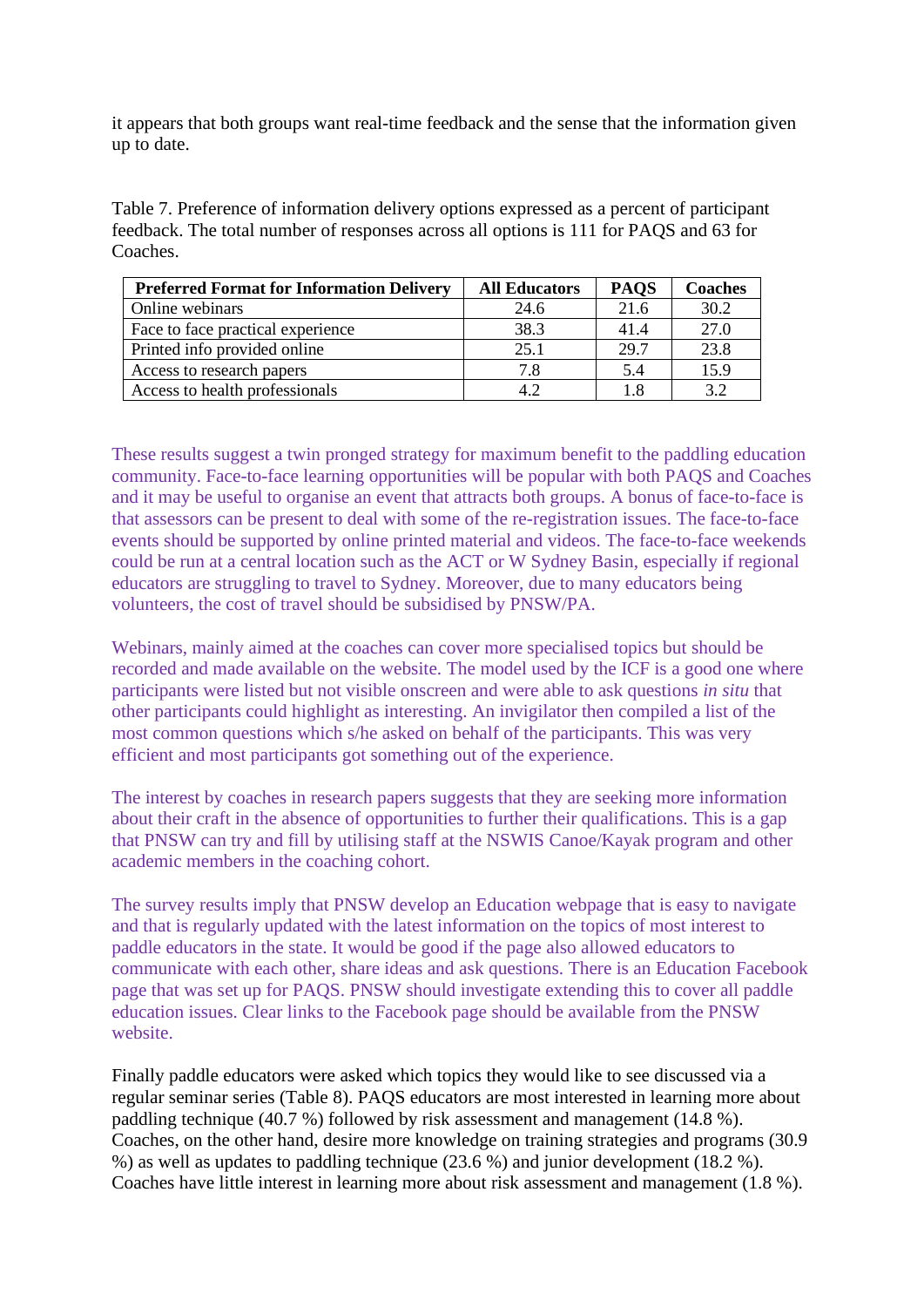<span id="page-13-0"></span>Table 8. Preference of topics to be discussed as part of a regular seminar series expressed as a percent of participant feedback. The total number of responses across all options is 81 for PAQS and 55 for Coaches.

| <b>Suggestions for Weekly Online Seminars</b>     | <b>All Educators</b> | <b>PAQS</b> | <b>Coaches</b> |
|---------------------------------------------------|----------------------|-------------|----------------|
| <b>Training Strategies/Programs</b>               | 22.6                 | 8.6         | 30.9           |
| Junior Development/Encouraging involvement        | 7.0                  | 6.2         | 18.2           |
| <b>Risk Assessment/Management</b>                 | 13.0                 | 14.8        | 1.8            |
| Techniques                                        | 24.3                 | 40.7        | 23.6           |
| Equipment                                         | 7.0                  | 7.4         | 5.5            |
| Navigation of Water Bodies and Weather Conditions | 7.0                  | 7.4         | 3.6            |
| Trip and Event Planning                           | 4.3                  | 3.7         | 1.8            |
| <b>Nutrition and Fitness</b>                      | 5.2                  | 2.5         | 7.3            |
| Other                                             | 9.6                  | 8.6         | 73             |

Earlier questions suggested similar interests between PAQS and Coach educators, captured here in the combined request for more information on paddling technique. However, that is where the similarity ends with coaches more interested in making people go fast whereas PAQS educators are more interested in safe practise.

**Paddle Educator Networks:** Survey participants were asked about how they interacted with other paddle educators and what sort of networks they are part of or would like to be part of. PAQS educators (35.9 %) and Coaches (51.6 %) interact most frequently through informal information sessions and secondly through the process of updating and renewing their qualifications (29.5 % of PAQS educators and 29.0 % of Coaches). Interestingly, a high percentage of PAQS educators (21.8 %) do not mix with other paddle educators. This is in stark contrast with Coach behaviour where only 6.5 % of coaches do not mix with other coaches. Only 12-13% of PAQS and Coach educators are involved in running qualification programs [\(Table 9\)](#page-13-1).

<span id="page-13-1"></span>Table 9. Percent engagement with different networking activities. The total number of PAQS respondents was 78 versus 31 for coaches.

| Format of Interactions with other Paddle Educators | All Educators | <b>PAQS</b> | Coaches |
|----------------------------------------------------|---------------|-------------|---------|
| <b>Updating/Renewing Qualifications</b>            | 29.4          | 29.5        | 29.0    |
| <b>Running Qualification Programs</b>              | 14.7          | 12.8        | 12.9    |
| <b>Informal Information Sessions</b>               | 38.5          | 35.9        | 51.6    |
| Don't mix with other Educators                     | 17.4          | 21.8        | 6.5     |

Most PAQS educators (25.6 %) and Coaches (26.3 %) rely on fellow paddle educators for support and continuing education [\(Table](#page-14-0) *10*). Experts in the field and friends/family are also important (14.0 % and 15.9 % respectively for PAQS; 18.8 % and 15.0 % for Coaches). More paddle educators refer to PNSW (11.6 % PAQS and 10.0 % Coaches) for support and continuing education than PA (10.4 % PAQS and 7.5 % Coaches). Online education is more popular among coaches (11.3 %) than PAQS educators (7.9 %) and more PAQS educators do not seek support (7.3 %) compared with Coaches (1.3 %).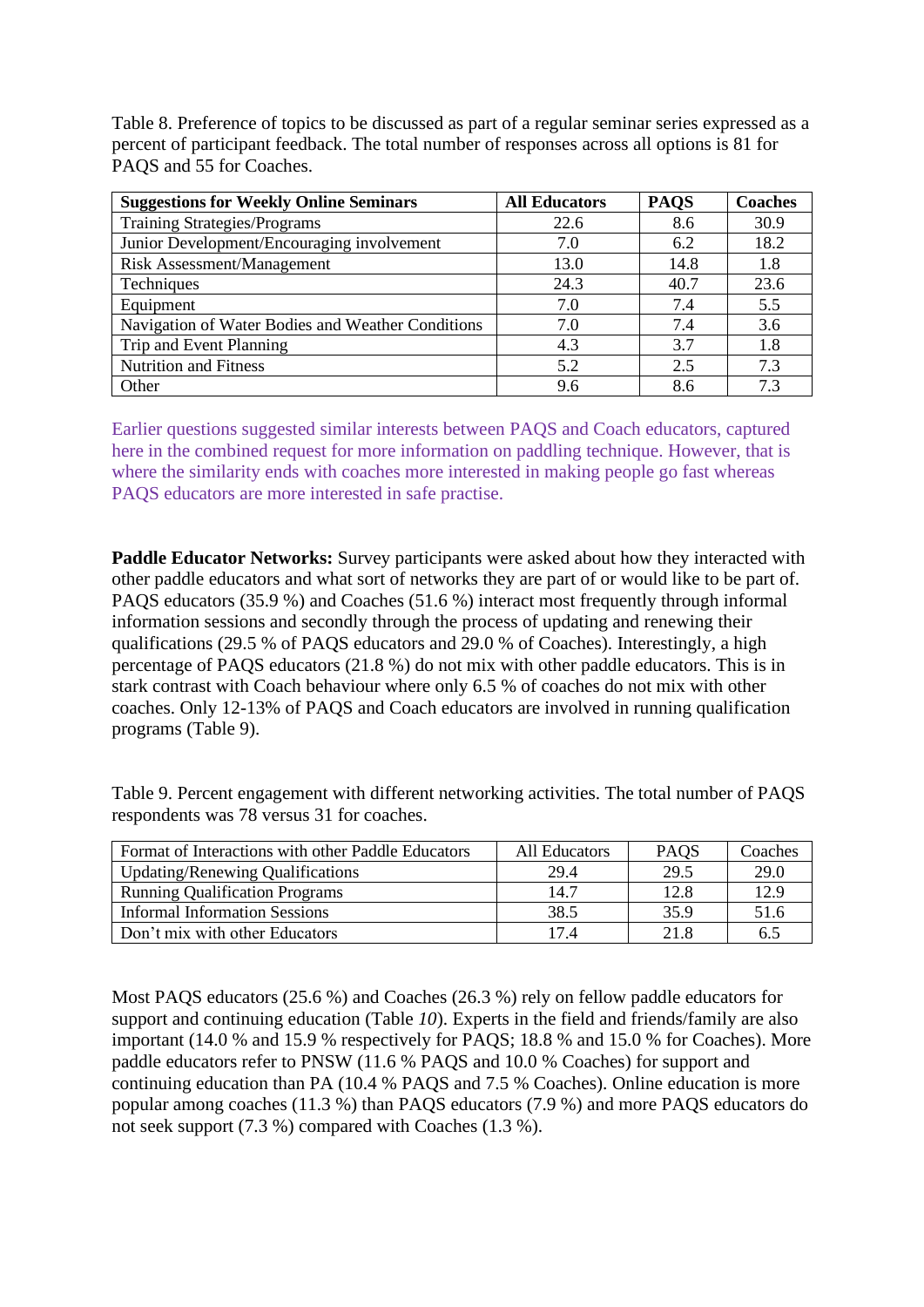<span id="page-14-0"></span>Table 10. Percent engagement with different groups for support and continuing education. The total number of PAQS respondents is 164 versus 80 for coaches.

| <b>Networks for</b><br><b>Support/Continuing Education</b> | <b>All Educators</b> | <b>PAQS</b> | <b>Coaches</b> |
|------------------------------------------------------------|----------------------|-------------|----------------|
| <b>Fellow Paddle Educators</b>                             | 25.1                 | 25.6        | 26.3           |
| Friends/Family                                             | 14.3                 | 15.9        | 15.0           |
| <b>Online Support Group</b>                                | 1.3                  | 1.8         | 1.3            |
| Paddle Australia                                           | 10.0                 | 10.4        | 7.5            |
| Paddle NSW                                                 | 11.3                 | 11.6        | 10.0           |
| Experts in the Field                                       | 15.6                 | 14.0        | 18.8           |
| Scientific Journals                                        | 3.0                  | 1.8         | 6.3            |
| <b>Online Education</b>                                    | 10.0                 | 7.9         | 11.3           |
| Nobody                                                     | 6.1                  | 7.3         | 1.3            |
| Other                                                      | 3.5                  | 3.7         | 2.5            |

There is strong support for participation in paddle education networks (82.6 % of PAQS educators and 84.4 % of Coaches). Interestingly, although only 50.8 % of PAQS educators preferred PNSW to organise network sharing, 69.9 % of PAQS educators are interested in sharing their expertise with a PNSW education group. In contrast, Coaches are evenly split between preferring a PNSW and club network (35.9 %) whereas 65.6 % of Coaches are interested in sharing their expertise with a PNSW education group.

These results provide PNSW with a clear mandate to take the lead on creating paddle education networks. Following data from previous questions, these networks can also be used to help paddle educators overcome some of the barriers to renewing and furthering their qualifications.

**Insights gleaned from the answers to some of the Open Questions:** Survey participants were given the opportunity to write answers in their own words for some questions yielding some interesting insights into the perception of paddle educators in NSW:

1. PA focuses all their funding and energy to a select number of individual paddlers in only two of the many paddle sports supported by the organisation. There is clear resentment of this and it would be wise for PA to undertake activities to show that it does not promote inequality. This can be done in several ways:

- Have the high-performance athletes do a couple of online webinars
- PA to distribute funding more evenly
- Having a sole focus on the high performers could become a deterrent for new members to join if they were just after paddling for leisure
- Likewise with juniors who feel overwhelmed by the pressure to perform or who are late bloomers and feel they are too weak or small to be competitive

2. There is a lack of communication by PA. With addressing the discrepancy in funding and attention this could help:

- Funding to be sourced from other avenues as to distribute in other avenues other than high performers
- Receiving funding for non-Olympic disciplines, access to money through covid funding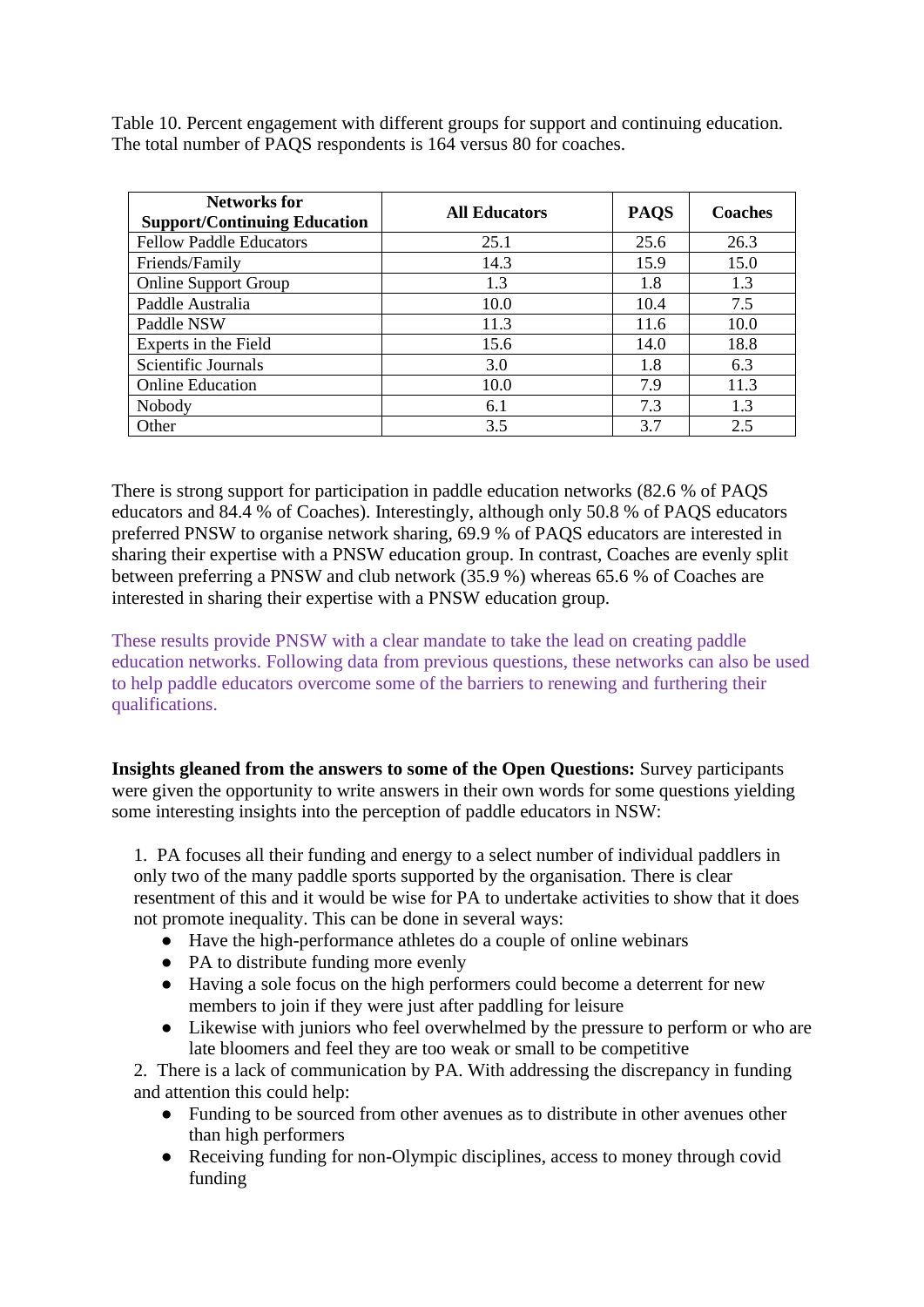3. Information regarding qualifications and what qualifications to advance to is difficult to access and understand:

- Although this information is already available on the PA website, paddle educators are clearly not engaging with the information.
- To minimise this, one of the seminars could address information regarding qualifications and furthering them
- Whilst also providing a pdf of this information/where to access this information, so that they can refer to it when necessary

4. When it came to answering health questions, only 14 out of 95 participants came forth to answer

- In sporting areas there can be a stigma associated to mental health and health concerns
- Awareness around this should be more apparent on the PA or PNSW websites
- Having access to hotlines and forums available would be beneficial and help deterrent any stigma

5. Only 6 of 95 participants (6 %) are between the ages of 18-30, compared to 22% (21) who are 51-60 years old

- The low number of young participants are of concern as they the future educators and coaches
- With supporting junior development programs with equipment, paying coaches so that programs are sustainable and providing an exciting race program for juniors. This can aid in building up the demographic

# **Recommendation for future surveys:**

• When sending out surveys in the future having known member close to the community will promote more responses

# **CONCLUSIONS and RECOMMENDED ACTIONS**

The high engagement by coaches suggests that they want to be heard. There appears to be a general disillusionment with PA through the way that the new coaching structure has been designed and implemented. For example, L1 coaches underwent more rigorous training than the new replacement course (Foundation Coach) but L1s have been relegated to a Foundation Coach award. Furthermore, there are no courses available through PA to upgrade L1/Foundation coaches to L2 nor can L2s upgrade to L3. There has been little if any communication by PA regarding this.

**Recommendation**: It is important that PNSW take the suggestions made in this survey seriously and show commitment to the coaching cohort. It is in our interests to keep our coaches engaged and well informed and if this is not happening from PA at the moment, we should step in and fill the gap. The long-term gain in trust and loyalty will be worth it.

### Actions:

• Be pro-active with PA regarding barriers to renewal of Coach qualifications. The barriers identified by the Coach cohort are similar to those for PAQS educators and are dealt with in item 3.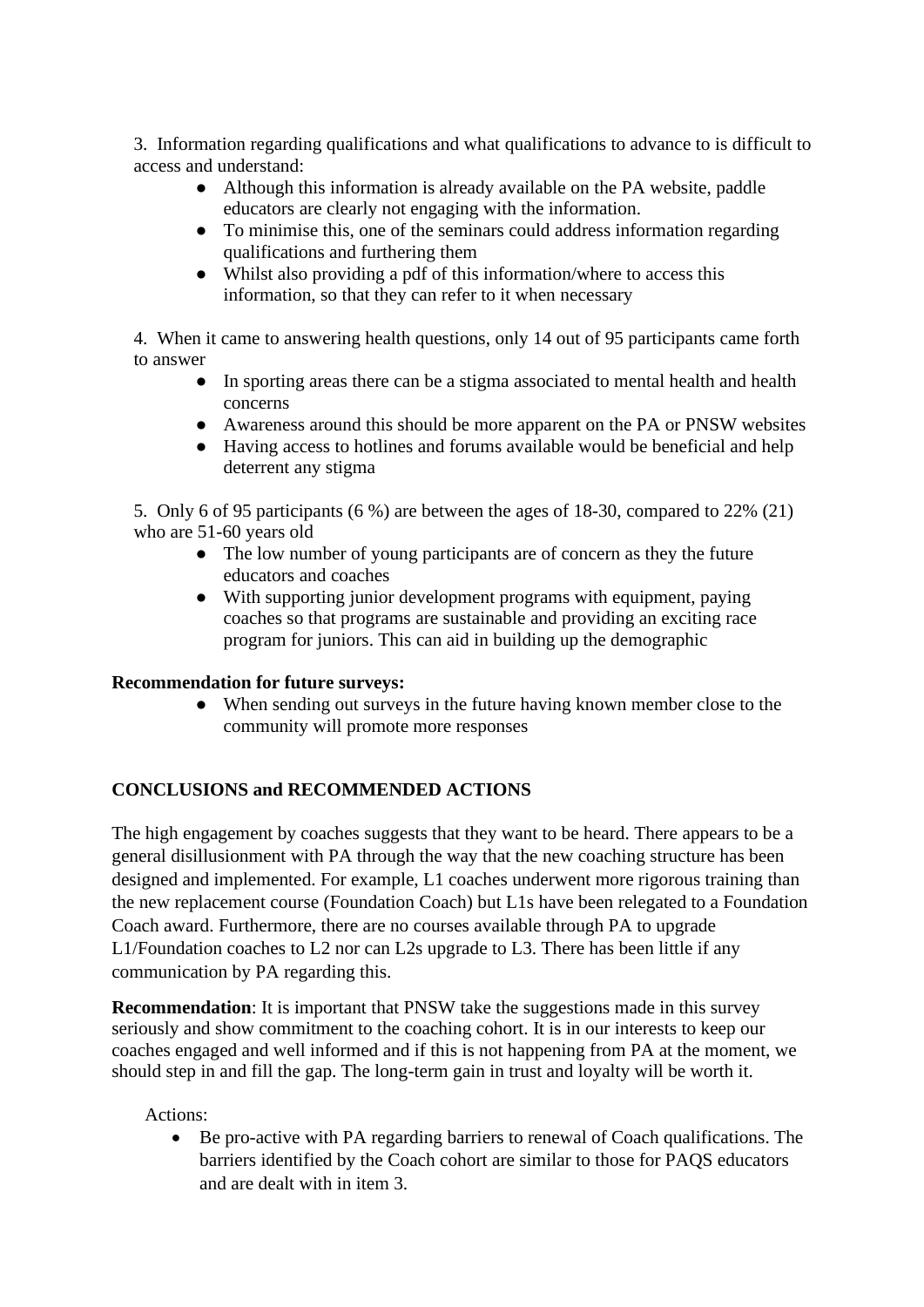• Be pro-active with Coach Education in the absence of programs offered by PA at the moment – it will be at least a year before Talent Coach (replace current  $L2$ ) programs will be offered for non-Olympic disciplines. The time is right for PNSW to step in and provide resources that will progress the knowledge of those Foundation/L1 coaches who want to upgrade in the meantime. This will benefit our athletes but also the coaches as they will be well positioned to upgrade when the courses become available.

The survey identified the following:

- o Preferred format is webinars closely followed by face-to-face and written material online.
- o Information can be disseminated at club level because almost all coaches are active in a club environment.
- o Topics of interest include:
	- How to teach effectively;
	- Updates on paddling technique;
	- Updates on training strategies;
	- How to write effective training programs;
	- How to prepare risk assessments.

Personal communication with Lynn Parker by PAQS educators post-survey suggests that had her name been on the survey, more would have done it. The email was seen as coming from an "unknown" source.

**Recommendation**: It is important that PNSW gains the trust of the PAQS educators. At the moment they connect to a single person (the PNSW PAQS Co-ordinator). When Lynn retires from this position, there will be a big gap in the link between this group of paddle educators and PNSW. PNSW needs to be pro-active in seeking solutions to the issues identified in the survey to gain the trust of the PAQS educators so that they relate to the organisation rather than an individual. This allows for greater flexibility in succession planning.

Actions:

- Be pro-active with PA regarding barriers to renewal of PAQS qualifications. The barriers identified by the PAQS cohort are similar to those for Coaches and are dealt with in item 3.
- Be pro-active with PAQS Education. The survey identified the following:
	- o Preferred format is face-to-face.
	- o Information needs to be disseminated at PNSW level as PAQS educators are not necessarily involved in club activities. Most work in school and commercial environments. PNSW needs to be mindful that centralised resources tend to be generalised to hit as many of the target cohort as possible, but many of the PAQS qualifications are very specific so the usefulness of these resources needs to be carefully considered. PNSW should look into how to provide resources to the paddle education community in a time effective but useful way
	- o Topics of interest include:
		- How to teach effectively;
		- Paddling technique;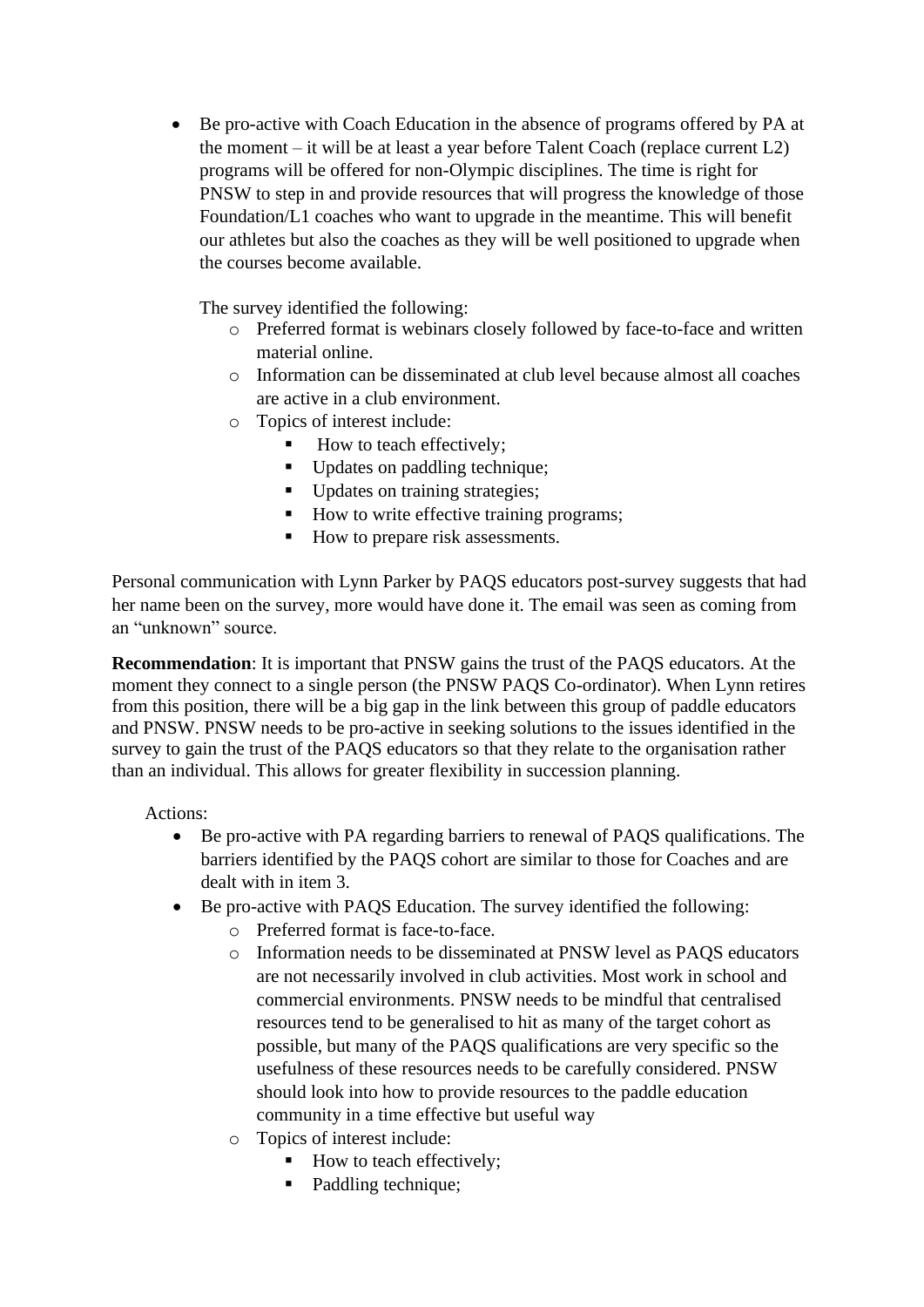- Training strategies;
- Updates on equipment;
- Updates on risk management and assessment;
- General skills appealed to both groups.

The PAQS community is ready for an equipment update. More than half of PAQS educators operate on flatwater and yet all of the PAQS education and paddle stroke information on PA website is based on flowing water techniques and equipment. There is no information about the latest equipment developments for flatwater craft both in terms of design and construction developments in boats and paddles. About 20 years ago, John Jacobi ran a *Big Kayak Test* that tested a range of equipment across a series of indicators (comfort, transportability, cost, performance etc). Perhaps it is time to do something similar involving mainly NSW boat manufacturers and suppliers. Also, perhaps we can consider an advertisement page on the website where suppliers etc can announce their latest equipment – a sort of *Go-To* for information on equipment in the business. Some educators may be looking at revamping their operations and younger ones may be considering joining the industry following the covid outbreak, so the timing is ripe for a project to update our knowledge of what is out there equipment-wise.

Those surveyed are committed to paddle education with 90 % planning on renewing when their PA registration expires. However, several barriers to renewing qualifications were identified and are listed below.

- Insufficient assessors making sign off difficult when travel is restricted due to covid. Actions: related to broadening PNSW network regionally; developing networks to help connect educators; working with PA to allow remote assessing of educators.
	- o Broadening PNSW club network regionally and encourage PAQS educators to be active in clubs. Registered clubs are clustered along the eastern seaboard but if we look at the locations of different PAQS activities, there are many paddling opportunities inland. There is an opportunity NOW to expand covid-type-epidemic-safe community sport. Paddling is perfect for this because it is conducted outdoors, equipment can be easily transported, it maintains a natural social distancing on the water (some rafting behaviours may need to be modified), and it is easy to keep social distancing rules while loading and unloading the boats. PNSW should consider a program to get out into the state and promote paddling to inland communities. A good place to start is where there are already PAQS activities but no clubs.
	- o Developing Paddle Education Networks. There is a great deal of support for the development of Paddle Educator Network/s run/managed by PNSW with the flexibility for clubs to do their own thing. These networks will help reduce barriers to renewal and furthering qualifications as well as provide mentoring.
	- o Working with PA to allow remote assessing of educators and allowing states to share education services across border communities.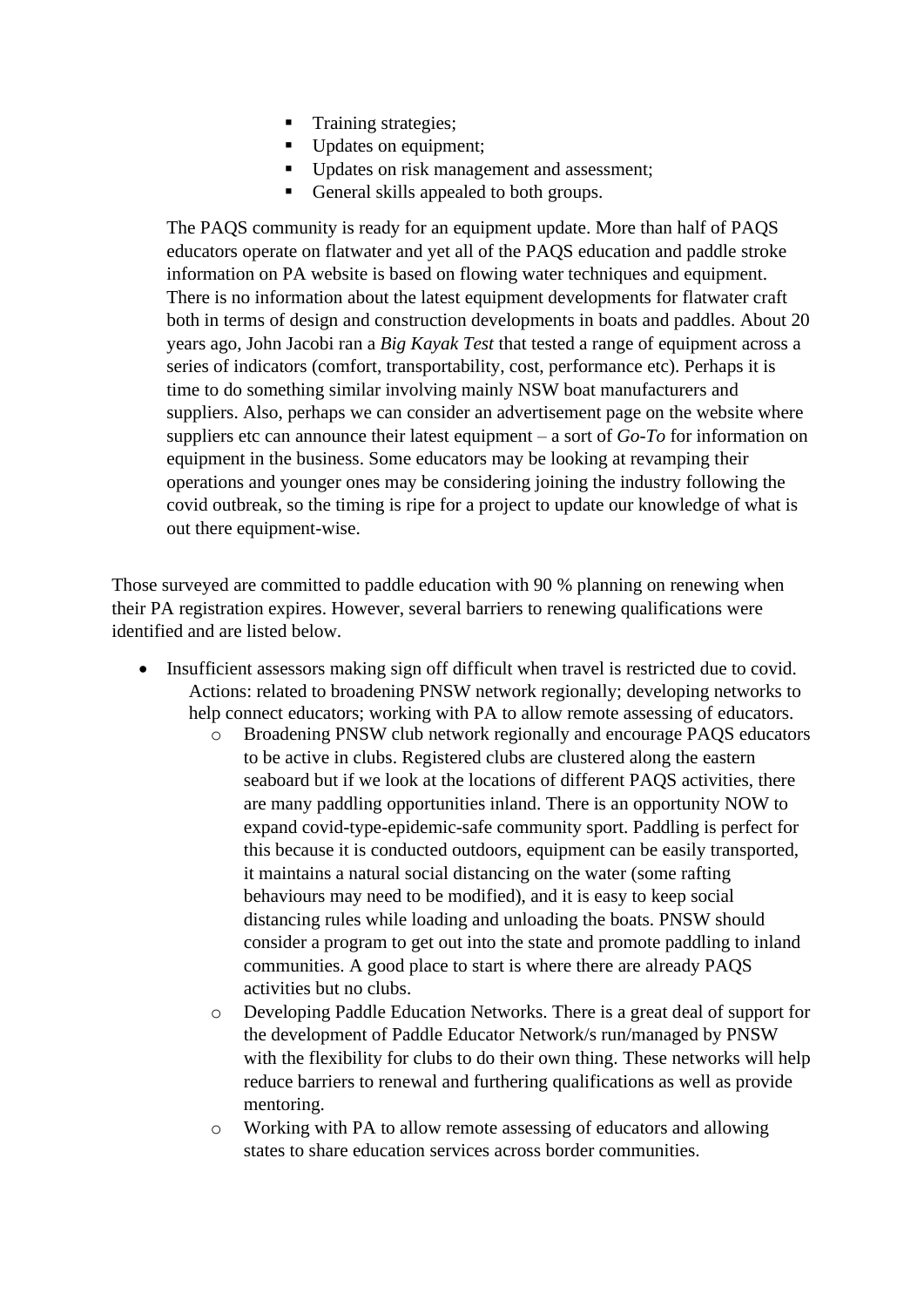- Renewal process on the PA website is too laborious with low value of effort for gain. PaddleLog issues are a major issue with PNSW educators. Actions:
	- o Engage with PA to ensure that they *hear* the concerns of our members.
	- o PNSW needs to stay abreast of any changes made by PA and guide them where necessary following the outcomes of the survey.
	- o It is imperative that PNSW keep the NSW paddle education community up to date with major changes/improvements with the renewal process.
	- o build a Renewal Assistance network so that our educators do not feel isolated as they will have someone they can turn to for help. There are many educators who are efficient with the PA website and can share their tips.
	- o PNSW to engage with PA regarding re-registration requirements to provide incentives for participating in education activities like webinars, face-toface education programs, paddle education networks etc.
- Uncertainty in the paddle industry following lockdowns is one of the main barriers to PAQS educators being uncertain about renewing their registration. Actions:
	- o PNSW needs to put out reassurances of some sort to inspire PAQS educators to start operating again. This ties in with earlier suggestion around paddling being the ideal epidemic-friendly sport/activity. Can we come up with a clear plan showing how the industry can regroup and emerge stronger from the pandemic?
	- o It is really important that any reassurances from PNSW have substance and are not a series of nice words. Australians are over nice words at the moment and cynicism of promises from bureaucracies is running at an alltime high.
	- o PNSW needs to formally start negotiating with PA for flexibility in logged hours, free opportunities to upgrades through online courses, reductions in re-registration fees for renewals or free extension of registration by 18 months given the impacts of lockdown on meeting the requirements for renewal, etc.
- Timely reminders for renewal.
	- Actions:
		- o PNSW needs to inform PA that there can be significant delays in organising First Aid (this is usually done through the club) and getting Working with Children clearance from NSW Policing. It can take up to 3 months to get WwC clearance, especially in the current climate. PA should consider sending out reminders at least 3-months before re-registration is due.
- Lack of confidence in abilities leading to failure to re-register.
	- Actions:
		- o Improve mentorship for Supervisors and Introductory Coaches.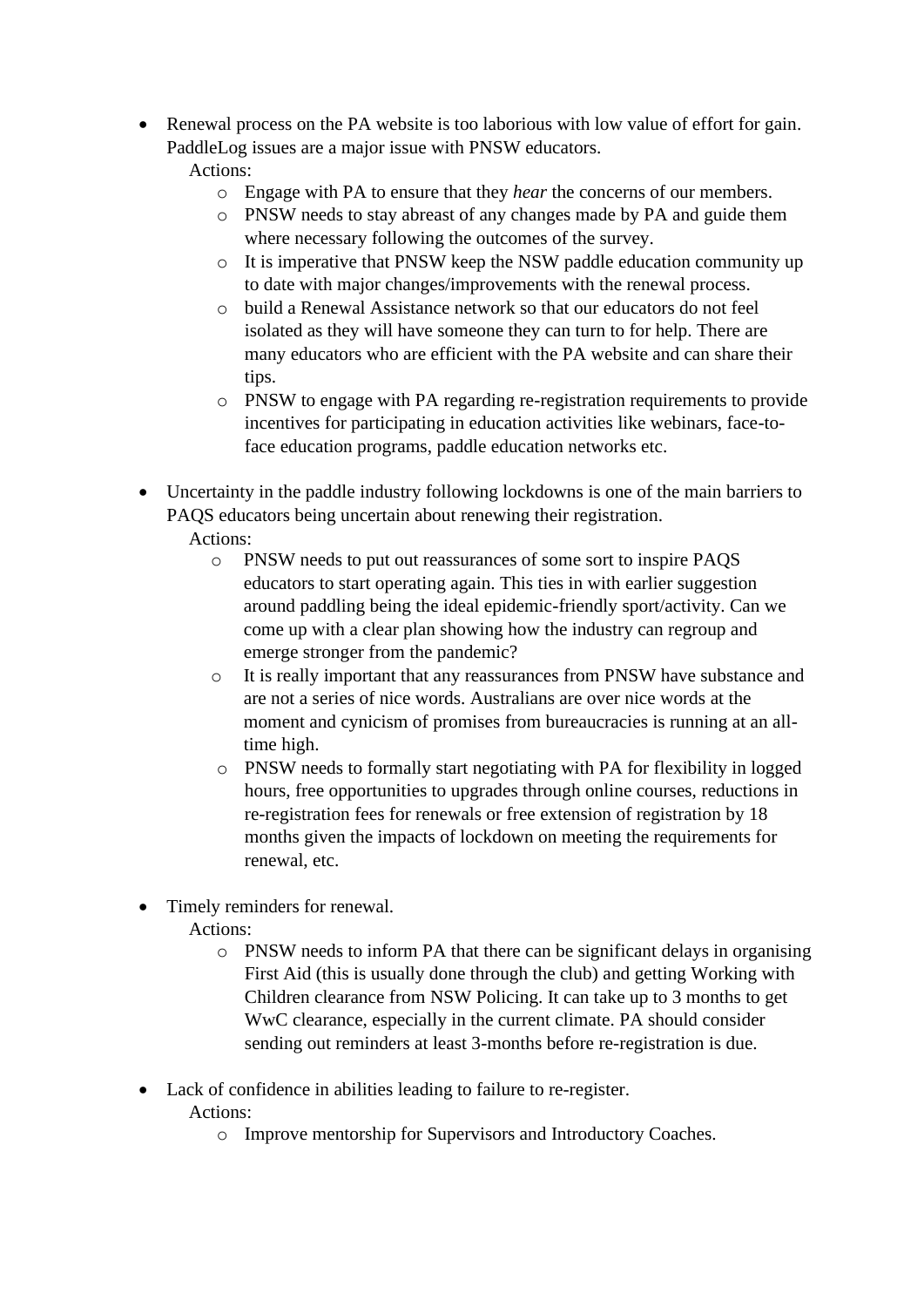Demographics are skewed in favour of male educators.

**Recommendation** – the importance of having a good gender distribution in the paddle education cohort is driven by the benefits that different genders bring to the way ideas are generated, decisions are made and executed. Different genders do these differently and the diversity is well known to enhance group effectiveness. Furthermore, paddling is a very high skill activity and having access to different approaches to teaching, which is also generally linked to gender, greatly increases the effectiveness of the paddle education program.

Actions:

- Engage with female paddlers towards building a larger base of female paddle educators. Can we do this across water conditions? "Chicks with Paddles" regular online linkup across the state? What sort of topics can we use to get women in the paddling community engaged (recreational, competitive, non-PNSW members)? If we can get 10-12 monthly talks/discussion forums, we may be able to encourage attendees towards getting some sort of qualification and getting involved in the PNSW Education program.
	- oWomen friendly paddling equipment;
	- oTeaching women paddling skills;
	- o Menstruation and training;
	- o Osteoporosis and training;
	- $\circ$  Women paddle tripping exciting trips for women;
	- oTalks by successful women paddlers not only in competition but also in tripping.
- What happened to the Women in Coaching program run a few years ago by Anje Lees? How many of those women ended up getting qualified? Can we do anything to help them finish their qualifications.

Demographics are heavily skewed in favour of  $40+$  years in age with around 75 % of the educator cohort over 40 years of age. As with gender, having paddle educators of different ages working together greatly increases the effectiveness of the education program and also provides a natural succession path.

Actions:

- target  $18-30$  age group. Excite them about paddle education activities perhaps by having them present in seminars and share their experiences. Encourage this group to get Supervisor and Introduction to Coaching qualifications and then provide incentives for them to upgrade to Instructor and the higher coaching quals.
- what sort of incentives can PNSW offer long-term and what are the *precedent* issues associated with introducing long-term incentive-based programs for paddle education? Reduced membership fees; lower competition entry fees; free PNSW brand clothing???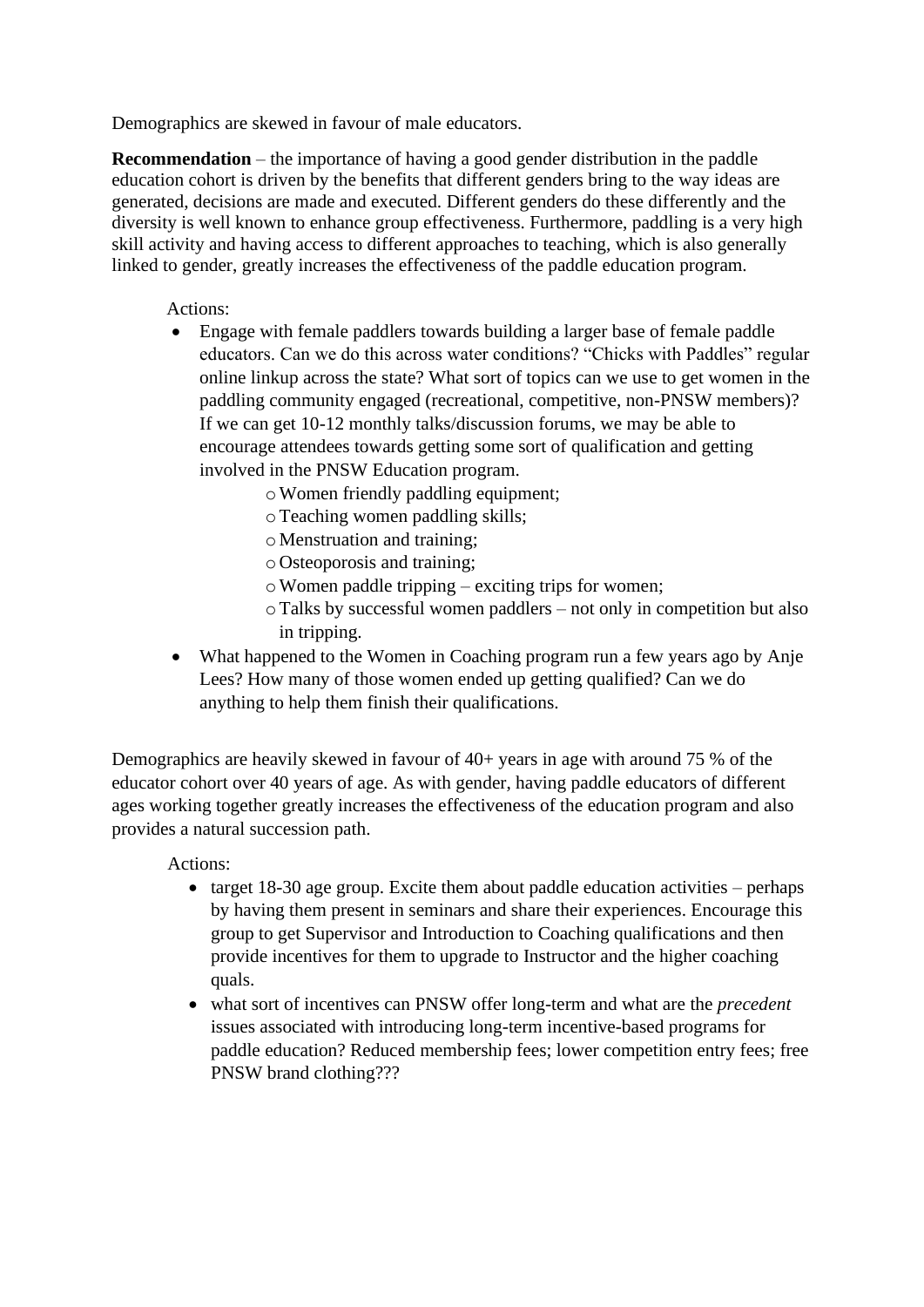### **APPENDIX 1.**

Email accompanying link to survey sent to all NSW paddle educators on the PA database.

Hi there,

My name is Karly, and I am a third-year student at Macquarie University. I am working on this exciting project with PaddleNSW and would like to invite you to complete the survey we have devised to help improve PaddleNSW's education services.

Here is a short message from CEO, Peter Tate.

Dear paddling industry colleague,

Recently, Paddle Australia changed the National Training Provider structure. Now the primary administration is performed by the State Sporting Organisation, and in the case of NSW and ACT paddling enthusiasts, that is PaddleNSW.

You receive this email enquiry as a current or recent educator - namely supervisor, guide, instructor, coach, or assessor. Now is an ideal time for PaddleNSW to reach out to all educators - firstly to check our collective status, and secondly to help improve our service to you.

As with any survey, a small proportion will trash the email because of irrelevance or lack of time. I hope this isn't you. If you no longer participate in the paddling industry, we wish you wonderful times ahead, however we still need your feedback to improve for the next generation. The survey won't take long.

If you are still educating, then please take this opportunity to provide raw and honest feedback. We won't be offended because we genuinely want to improve.

A later step after this questionnaire will be developing a mentor program. Would you like to be mentored? Would you like to mentor others? We need to develop an accurate and current communication network first.

We look forward to your response, and just as importantly, we look forward to all getting out on the water in large groups as soon as possible.

Stay safe and thank you.

Peter Tate.

# **Survey Information**

The survey takes less than five minutes. Please assist our next phase of the project by promptly completing the survey.

To complete the online survey, please click [here](https://forms.gle/NGJsvknUJ4QBCqQ69)

Please note: if you are having trouble accessing the online survey, please feel free to contact me and I can arrange a PDF version.

Alternatively, the survey can be conducted over the phone - please contact me to arrange a time. If you have any queries or concerns, feel free to respond to this email.

Thank you for your time,

Karly